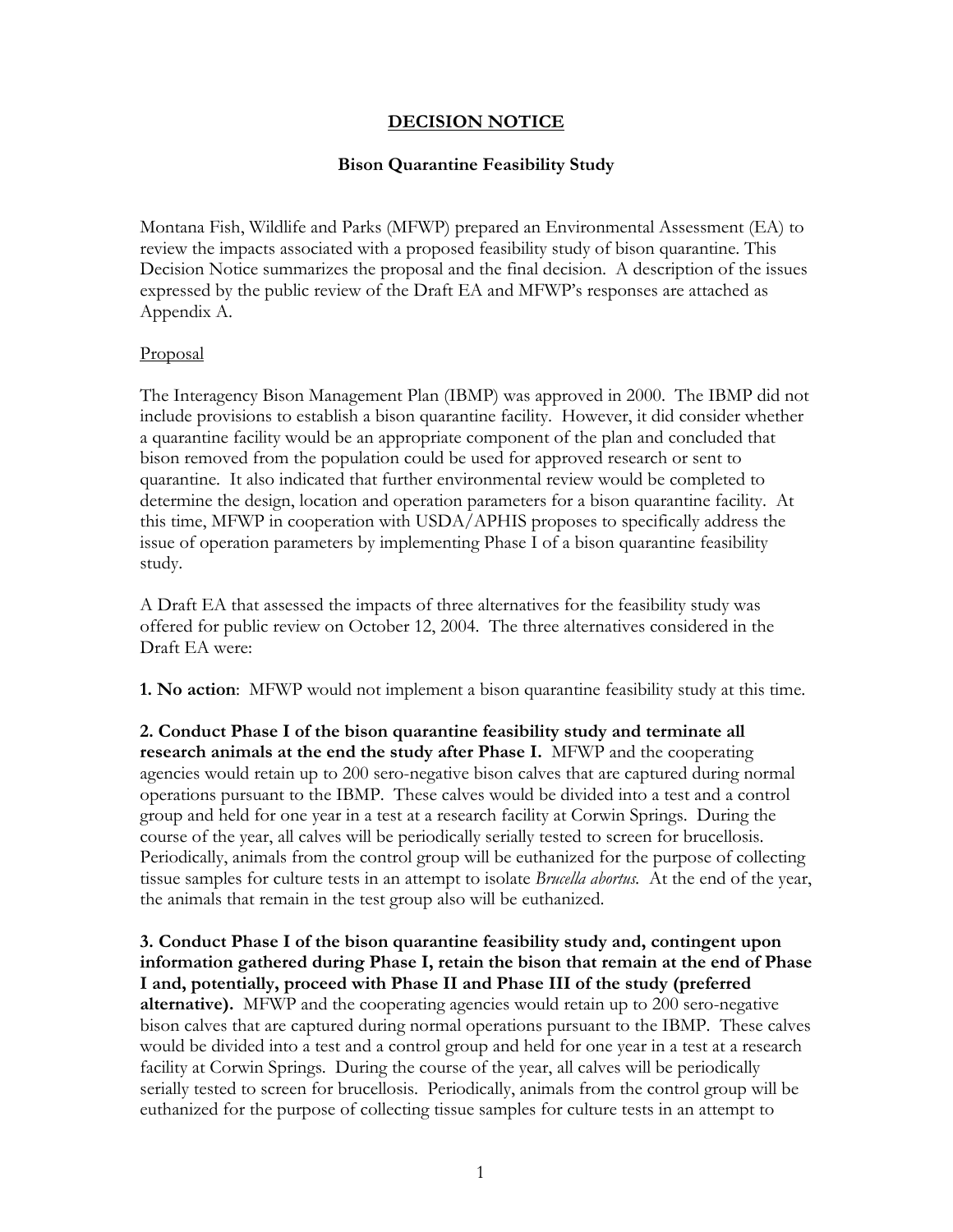isolate *Brucella abortus.* At the end of the year, the sero-negative animals that remain in the test group would be available if MFWP determines that it is appropriate to proceed with Phase II and Phase III of the study.

#### Public Process and Comment

The EA was offered for public review on October 12, 2004. Initially, MFWP requested that comments be submitted by November 11, 2004. During the comment period, MFWP received many e-mail requests for an extension to the public comment period. On November 10, 2004 MFWP announced that the public comment period had been extended until November 24, 2004.

MFWP received 2,228 comments in response to the Environmental Assessment. Comments came from 2,188 non-residents and 40 residents. Comments arrived from 49 states and the District of Columbia (Table 1). The state of origin for some comments could not be determined because some e-mail respondents did not include a return address. In addition, comments arrived from 11 countries other than the United States. The majority of the comments were submitted electronically (Table 2).

Responses also were received on behalf of the following organizations:

| Gallatin Wildlife Association               | The Greater Yellowstone Coalition |
|---------------------------------------------|-----------------------------------|
| Natural Resources Defense Council           | The National Wildlife Federation  |
| The National Parks Conservation Association | The Fund for Animals              |
| The Humane Society of the United States     | The Buffalo Field Campaign        |
| Bear Creek Council                          | Prickly Pear Sportsmen            |
| National Park Service                       | American Buffalo Foundation       |

There were 1,946 (88.3.0% of the total) responses that followed one of two different standardized formats or suggested talking points posted on websites for either the Fund for Animals or Buffalo Field Campaign. The vast majority of these format responses were from Non-residents (99.4%,  $n=1,935$ ) as opposed to Montana residents (0.06%,  $n=11$ ). There were 63 additional comments expressing similar content and language as the talking points format but with modified layouts from the website format. There were another 51 comments that followed this basic talking point format but identified additional issues including expanding the available habitat for bison or managing cattle near Yellowstone Park, neither issue being relevant to the decisions and issues addressed by this Environmental Assessment. Finally, there were 145 comments that were classified as simple statements of opposition coming in the form of simple one-paragraph e-mails with no specific content relevant to the issues.

The majority of the comments included some expression of dissatisfaction with the current Interagency Bison Management Plan (IBMP). The 2,205 comments based on talking points or simple objections to the project expressed opposition to killing, captivity or domestication of bison; concern for animal welfare; criticism for the credibility of science on which bison management is based; concern for the waste of taxpayer money; and, a concern that Montana Environmental Policy Acts (MEPA) and National Environmental Policy Acts (NEPA) processes had not followed been followed. A few additional comments expressed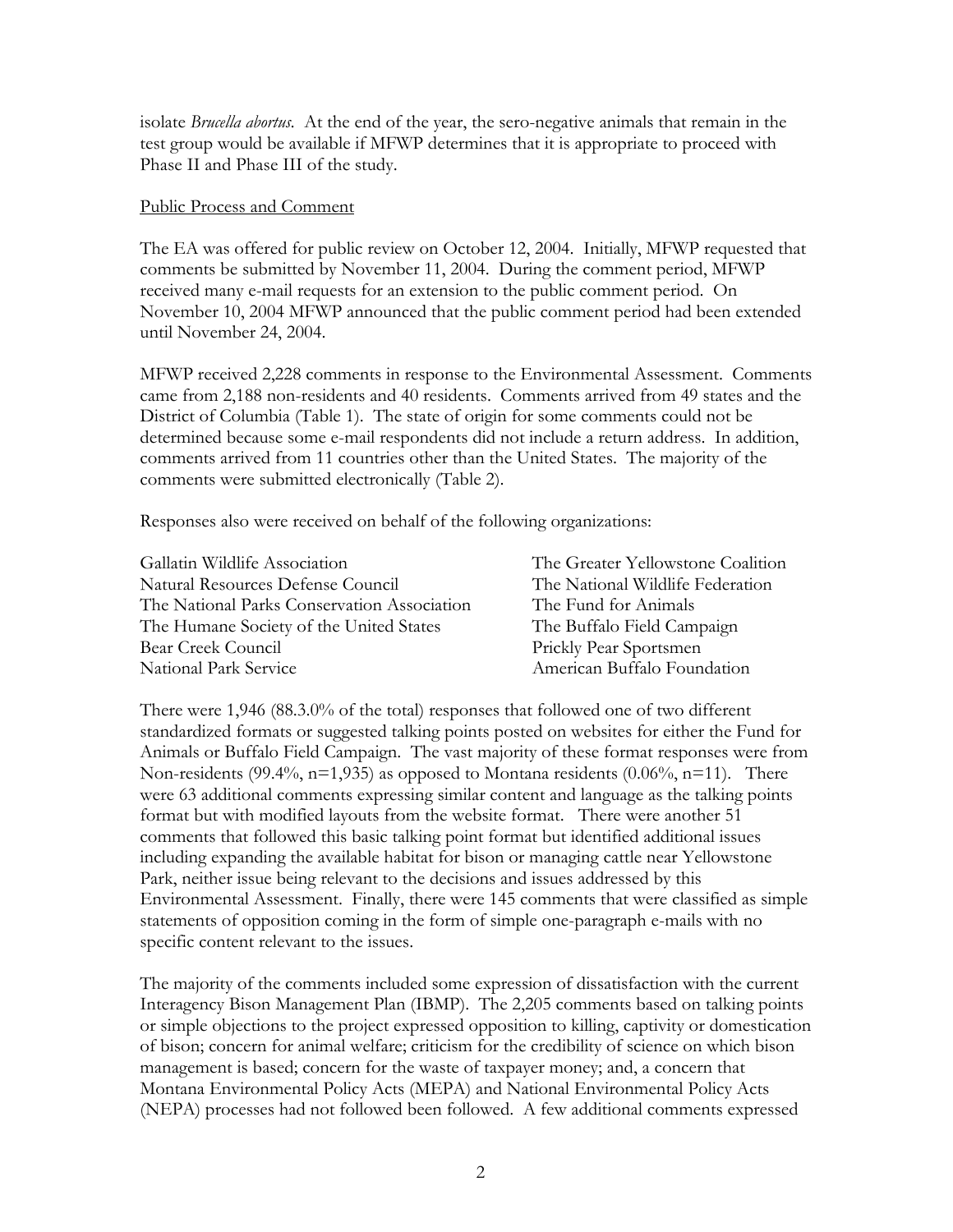these same viewpoints but also mentioned the need to manage cattle and concerns for habitat management.

Only 23 comments provided unique and specific comments relative to the proposed action to evaluate the feasibility of bison quarantine protocols. Of these, 15 preferred Alternative 1, while 7 supported Alternative 3 and 1 expressed concerns as well as supportive comments but did not state which alternative was preferred. Key issues identified from these 15 opponents to Alternative 3 that were relevant to the EA were domestication of wild bison, animal welfare, cost of the project, preventing escapes by maintaining fences, and the credibility of the science. Some of the comments supported the concept of restoring bison but objected to using bison from Yellowstone or felt that the Interagency Bison Management Plan had not advanced enough to allow this type of management tool to be applied. Comments supporting Alternative 3 indicated that the quarantine feasibility study could help us better understand brucellosis and these bison calves could be utilized for a better purpose than being sent to slaughter.

The vast majority of comments supported Alternative 1 (no action alternative), while few supported Alternative 3 (the preferred alternative) (Table 2). Most of the comments supporting Alternative 1 were submitted electronically and primarily addressed dissatisfaction for the IBMP with little direct reference to issues and decisions identified in the EA. Very few comments were specifically directed at the relevant issues and decisions identified in the Environmental Assessment. Comments indicated a widespread misunderstanding of the purpose for the EA and limited understanding of existing provisions of the IBMP and Environmental Impact Statement completed in 2000. The EA did explain the statutory authority surrounding the proposed action and referenced the IBMP numerous times. Finally, comments indicate that few distinguished that the proposed action was specific to a temporary research project to determine the feasibility of quarantine protocols. Instead, they commented as though the proposal was to implement a permanent quarantine program. The EA stated that future decisions and additional environmental compliance would be necessary to establish an approved quarantine program for the Greater Yellowstone Area (GYA).

MFWP compiled a comprehensive list of all substantive comments. Even though most of the comments are outside the scope of the EA, MFWP also prepared an appropriate response to all of these comments. Our purpose in providing informational responses to comments that are within the broader scope of the IBMP is to help direct concerned citizens to sources and references that will improve understanding of the Interagency Bison Management Plan and its relationship to research projects such as the Quarantine Feasibility Study.

Nearly all of the comments supporting the "no action" alternative expressed a concern for killing bison. The basic purpose for initiating this quarantine feasibility study is to provide a possible non-lethal and alternative means for removing bison from this ecosystem in a manner consistent with the management prescriptions identified in the IBMP and to use those animals as seed stock for bison conservation projects. This action is consistent with the publics expressed desire to minimize lethal removal of animals from the GYA and is consistent with established conservation measures for restoring a species.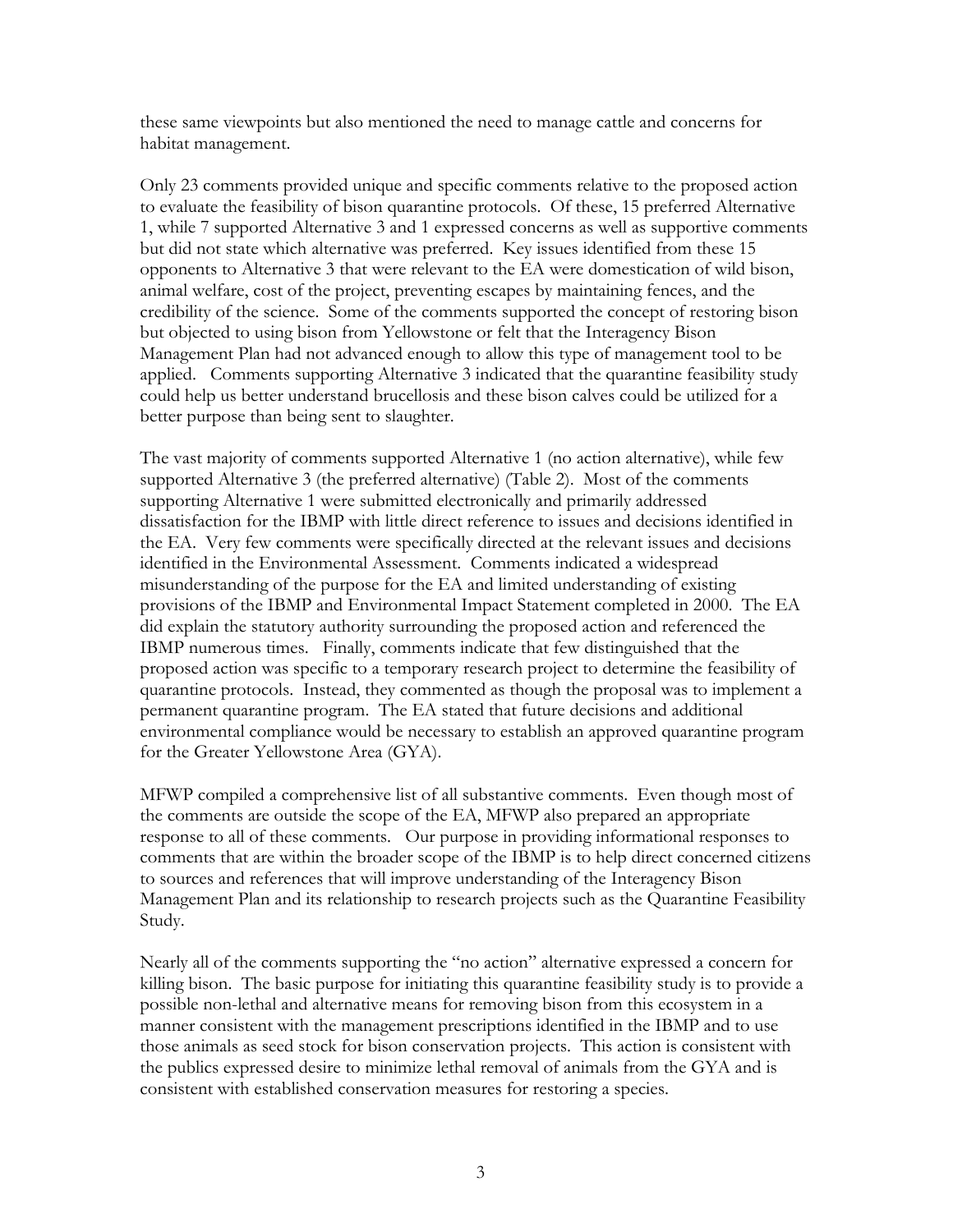The comments and MFWP responses are presented in Appendix A. Consultations that contributed to the development of the proposal and EA are detailed in Appendix B.

# Final Decision

Based on the analysis in the EA and the comments received it is MFWP's decision to authorize a bison quarantine feasibility study as described under the preferred alternative.

Based on the analysis in the EA and the applicable laws, regulations and policies, MFWP has determined that this action will not have a significant effect on the natural or human environment. Therefore, the EA is the appropriate level of review and an environmental impact statement will not be prepared. It is MFWP's decision to implement the preferred alternative.

By notification of this decision the Draft EA, including the additional information provided in the response to public comment, is hereby made the Final EA. The Final EA may be viewed at or obtained from Montana Fish, Wildlife and Parks at 1400 S 19th Avenue, Bozeman, MT 59718. An electronic copy of the final EA also may be obtained from MFWP's website at: www.fwp.mt.gov/publicnotices.

\_\_\_\_\_\_\_\_\_\_\_\_\_\_\_\_\_\_\_\_\_\_\_\_\_\_\_\_\_\_ \_\_\_\_\_\_\_\_\_\_\_\_\_\_\_\_\_\_\_\_\_\_\_\_\_\_\_\_\_ Patrick Flowers Date Region 3 Supervisor Montana Fish, Wildlife and Parks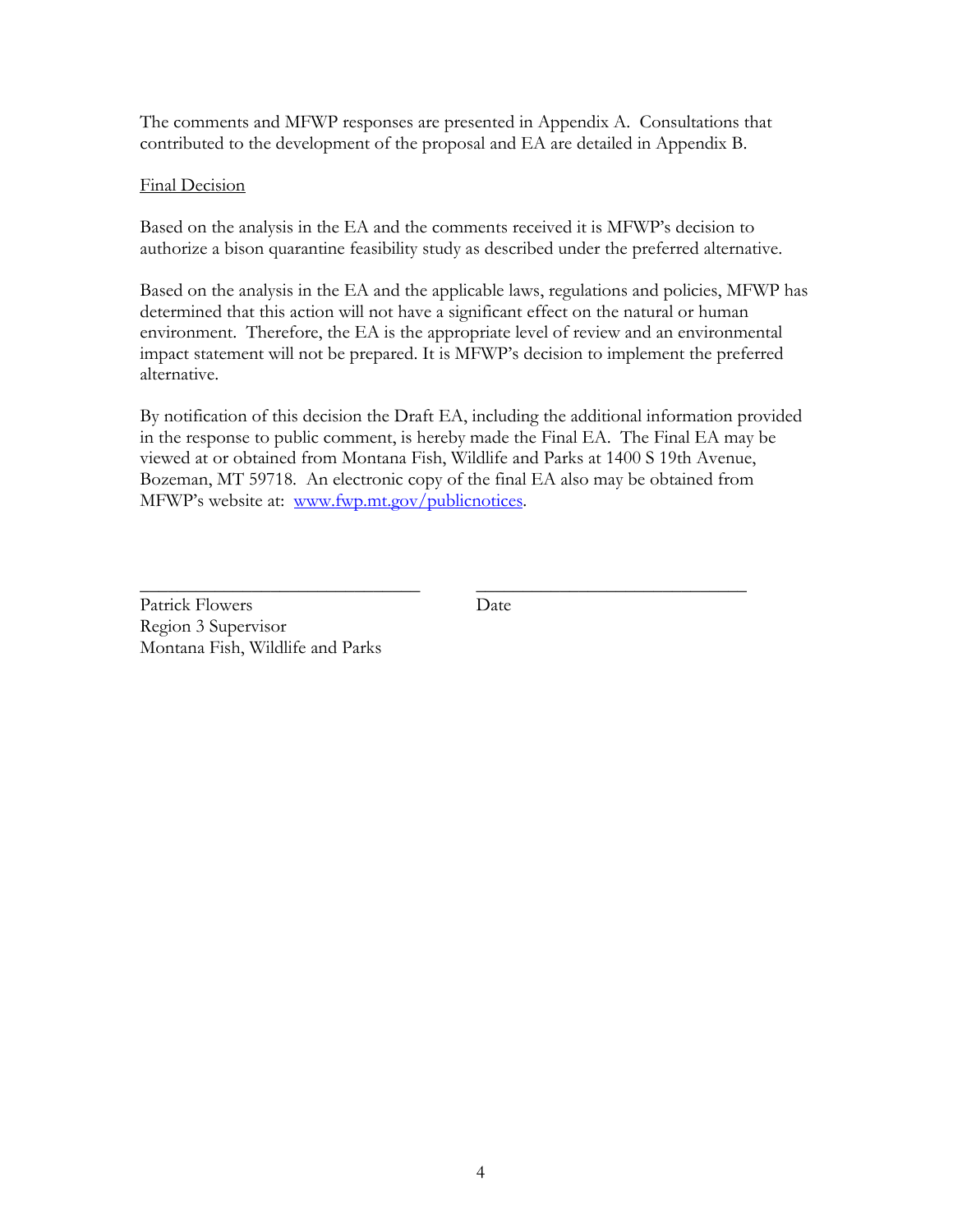| <b>State</b>         | No. Comments | <b>State</b>           | No. Comments            |
|----------------------|--------------|------------------------|-------------------------|
| California           | 292          | Wisconsin              | 19                      |
| New York             | 172          | Louisiana              | 18                      |
| Florida              | 142          | Kansas                 | 16                      |
| <b>Texas</b>         | 114          | Tennessee              | 14                      |
| Maryland             | 103          | Nevada                 | 13                      |
| New Jersey           | 99           | Iowa                   | 13                      |
| <b>Illinois</b>      | 99           | <b>Rhode Island</b>    | 12                      |
| Pennsylvania         | 95           | Maine                  | 11                      |
| Ohio                 | 76           | Kentucky               | 11                      |
| Michigan             | 65           | Nebraska               | 11                      |
| Washington           | 59           | Oklahoma               | 11                      |
| <b>Massachusetts</b> | 56           | West Virginia          | 11                      |
| Virginia             | 49           | <b>New Mexico</b>      | 11                      |
| Georgia              | 41           | New Hampshire          | 10                      |
| Arizona              | 41           | Utah                   | 8                       |
| Connecticut          | 40           | Vermont                | 7                       |
| Montana              | 40           | Alabama                | 7                       |
| Indiana              | 38           | Wyoming                | 6                       |
| North Carolina       | 37           | Hawaii                 | 6                       |
| Colorado             | 34           | Mississippi            | 6                       |
| Minnesota            | 29           | <b>Washington D.C.</b> | 5                       |
| South Carolina       | 24           | Idaho                  | $\overline{\mathbf{4}}$ |
| Oregon               | 22           | Delaware               | $\overline{\mathbf{4}}$ |
| Missouri             | 22           | Alaska                 | $\overline{\mathbf{4}}$ |
|                      |              | North Dakota           | $\mathbf{1}$            |

#### **Table 1. States and Countries Presenting Comments on the Quarantine EA\***

| Country               | No. Comments | Country   | No. Comments |
|-----------------------|--------------|-----------|--------------|
| Canada                |              | Australia |              |
| Africa                |              | Argentina |              |
| <b>Brazil</b>         |              | Thailand  |              |
| <b>Netherlands</b>    |              | Spain     |              |
| <b>United Kingdom</b> |              | Singapore |              |
| Panama                |              |           |              |

**\* The state of origin could not always be determined for a respondent because return addresses were not always included in e-mails.**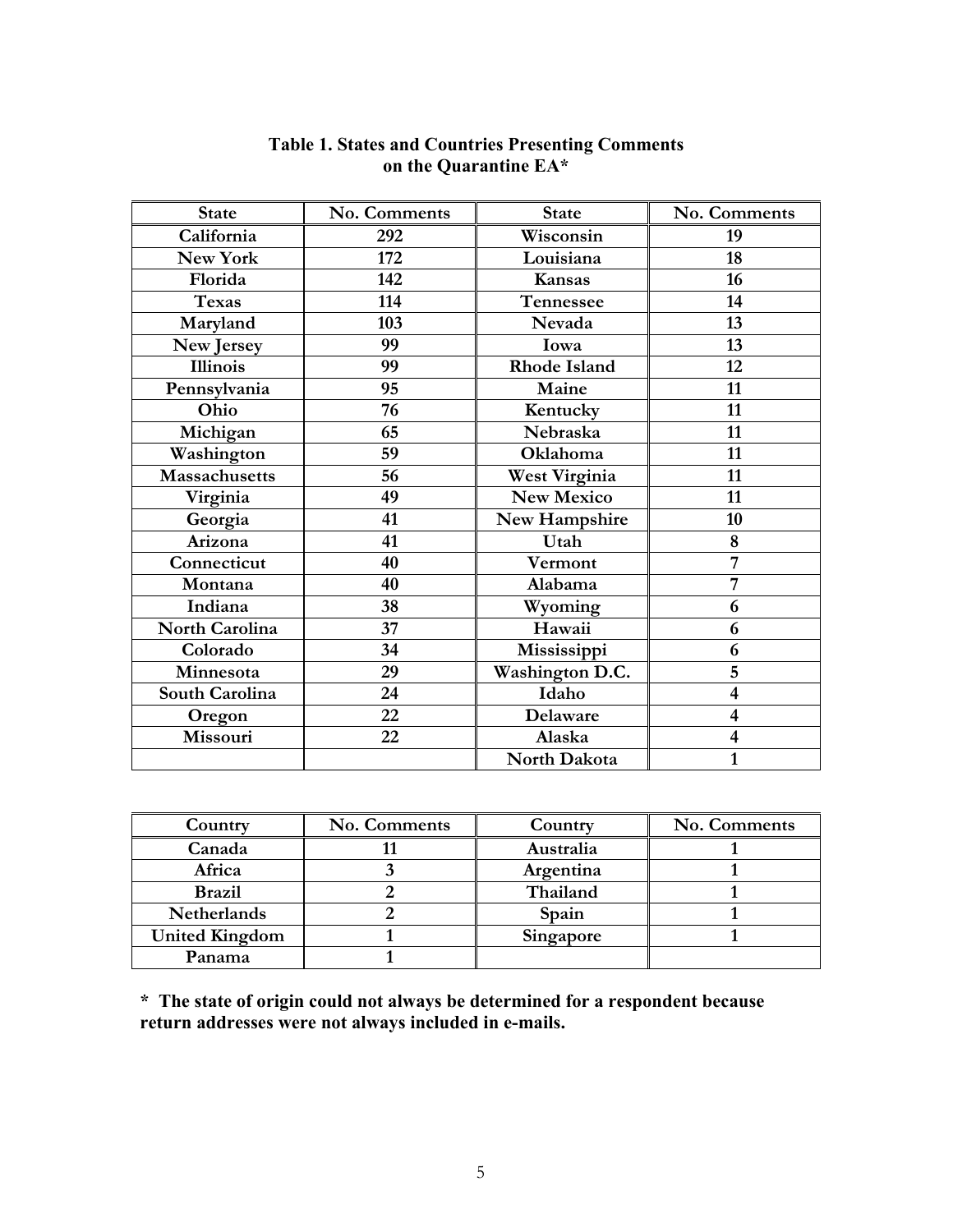| <b>Comment Type</b>                                    | Non-     |          | Total    | For         |
|--------------------------------------------------------|----------|----------|----------|-------------|
|                                                        | Resident | Resident | Comments | Alternative |
| E-mail Form Letter Comment                             | 1935     | 11       | 1946     |             |
| (website letter and talking point formats)             |          |          |          |             |
| Minor Variations in E-mail Format                      | 59       | 4        | 63       |             |
| (Content Same as Above)                                |          |          |          |             |
| E-mail Form Letter with Specific                       | 42       | 3        | 45       | 1           |
| Comment to Save Habitat                                |          |          |          |             |
| E-mail Form Letter with Specific                       | 5        | 1        | 6        | 1           |
| Comment to Manage Cattle in GYA                        |          |          |          |             |
| Simple Statements of Opposition                        | 142      | 3        | 145      | 1           |
| (No Specific Content)                                  |          |          |          |             |
| Sub Total                                              | 2183     | 22       | 2205     |             |
| Comments Not of a Standard Format with Relevant Issues |          |          |          |             |
| For Alternative 1                                      | 4        | 11       | 15       | 1           |
| For Alternative 3                                      |          | 6        |          | 3           |
| Preferred Alternative Not Identified                   |          |          |          | Unknown     |
| Sub Total                                              | 5        | 18       | 23       |             |
| <b>GRAND TOTAL</b>                                     | 2188     | 40       | 2228     |             |

|  | Table 2. Summary and General Content of Comments |  |
|--|--------------------------------------------------|--|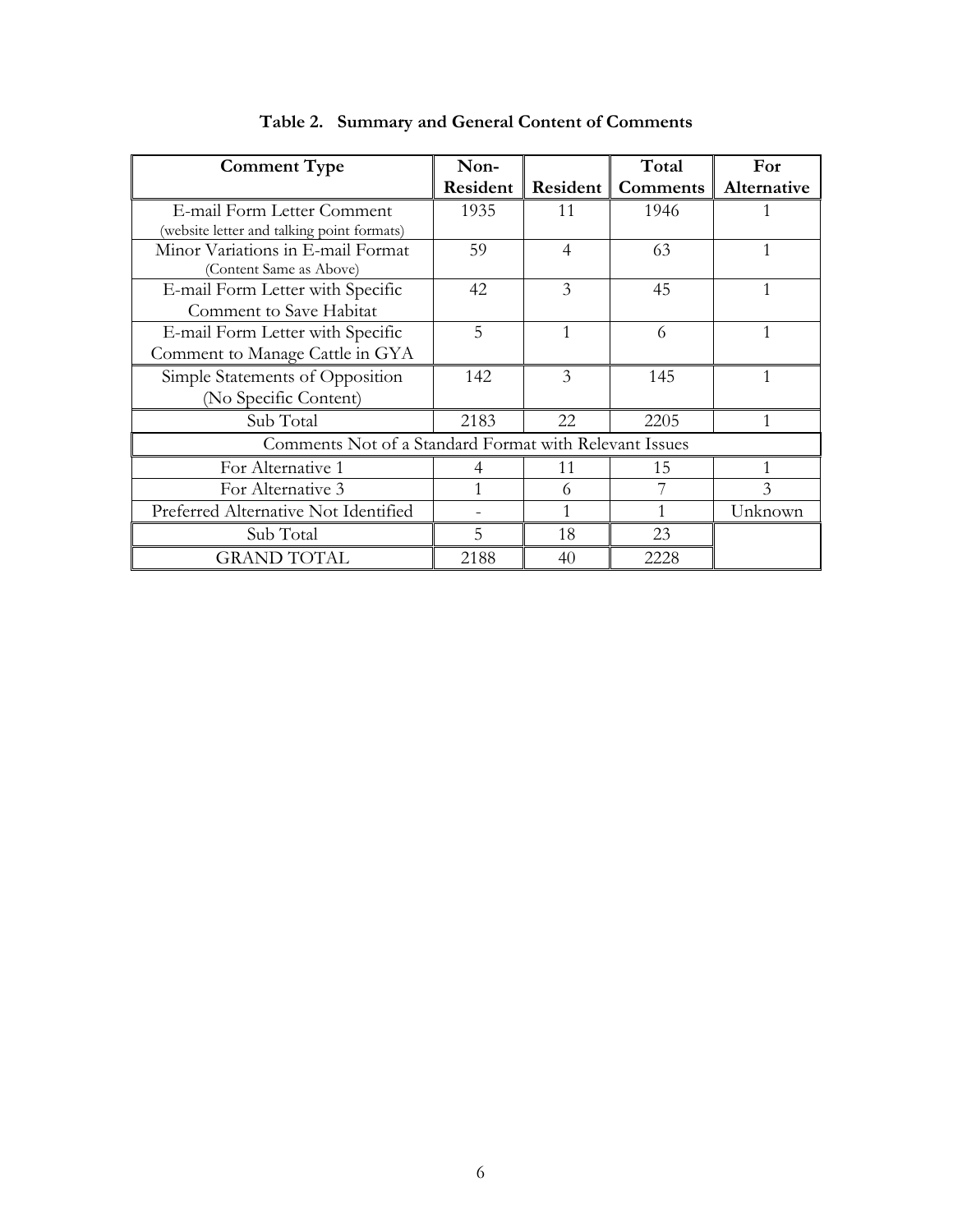## **Appendix A. Substantive Comments to the Bison Quarantine Feasibility Study and EA, including MFWP responses to comments.**

### **Management Purpose**

Comment: The purpose and need should focus on the potential for bison from the Yellowstone bison population having a high value for long-term conservation of the species and that determining the feasibility of the proposed USDA Quarantine procedures/protocol becomes critical to the program moving forward.

Response: Generally, MFWP agrees with this purpose and proposes this study as the first step toward realizing the long-term conservation of bison. However, it should be noted that this EA focuses specifically on the need to first evaluate the feasibility of Phase I of the established USDA/APHIS quarantine protocols. If the protocols and procedures tested by this study are successful, subsequent decisions could be made to amend the IBMP to incorporate the protocols and establish a program for the conservation of bison that have been certified as disease free. Each of those decisions must be supported by the appropriate level of environmental review.

Comment: The quarantine feasibility study is not consistent with the purpose of the IBMP. "The only truth here is that the stated *goal* of the IBMP is to conserve the bison herd and its free-ranging reputation, but they are not free ranging until they can enter Montana without being shot, hazed, or shipped to slaughter."

Response: The IBMP is based on the recognition that bison are an essential component of Yellowstone National Park (YNP) because bison contribute to the biological, ecological, cultural, and aesthetic purposes of the Park. The IBMP also is based on the knowledge that the bison herd in YNP is chronically infected with brucellosis; without management, transmission of brucellosis from bison to cattle could occur; and the knowledge that, without control, YNP bison threaten Montana's brucellosis class-free status and the ability to market livestock in interstate and international trade. As stated in the federal Final Environmental Impact Statement (FEIS), *The purpose of the proposed interagency action is to maintain a wild, free-ranging population of bison and address the risk of brucellosis transmission to protect the economic interest and viability of the livestock industry in the state of Montana.* Currently, bison do enter Montana in specific areas where they are not shot, hazed or shipped to slaughter. In the IBMP there are precise prescriptions to progressively allow bison to free-range in specified zones of Montana when there is no risk for transmitting brucellosis to cattle. In addition, there are specified population targets for bison that determine the relative intensity of removals. This study will explore an alternative to lethal means of removing bison from the GYA when prescribed by the IBMP and will not affect decisions related to bison distribution or population size in this ecosystem. Evaluating the feasibility of including quarantine as a management tool in the GYA is consistent with the stated purpose of the IBMP.

Comment: The quarantine feasibility study would establish a new precedent in the management of "publicly-owned" wildlife, is illegal and is inconsistent with the terms of the IBMP. Because of the potential precedent, the agencies must take a large step backwards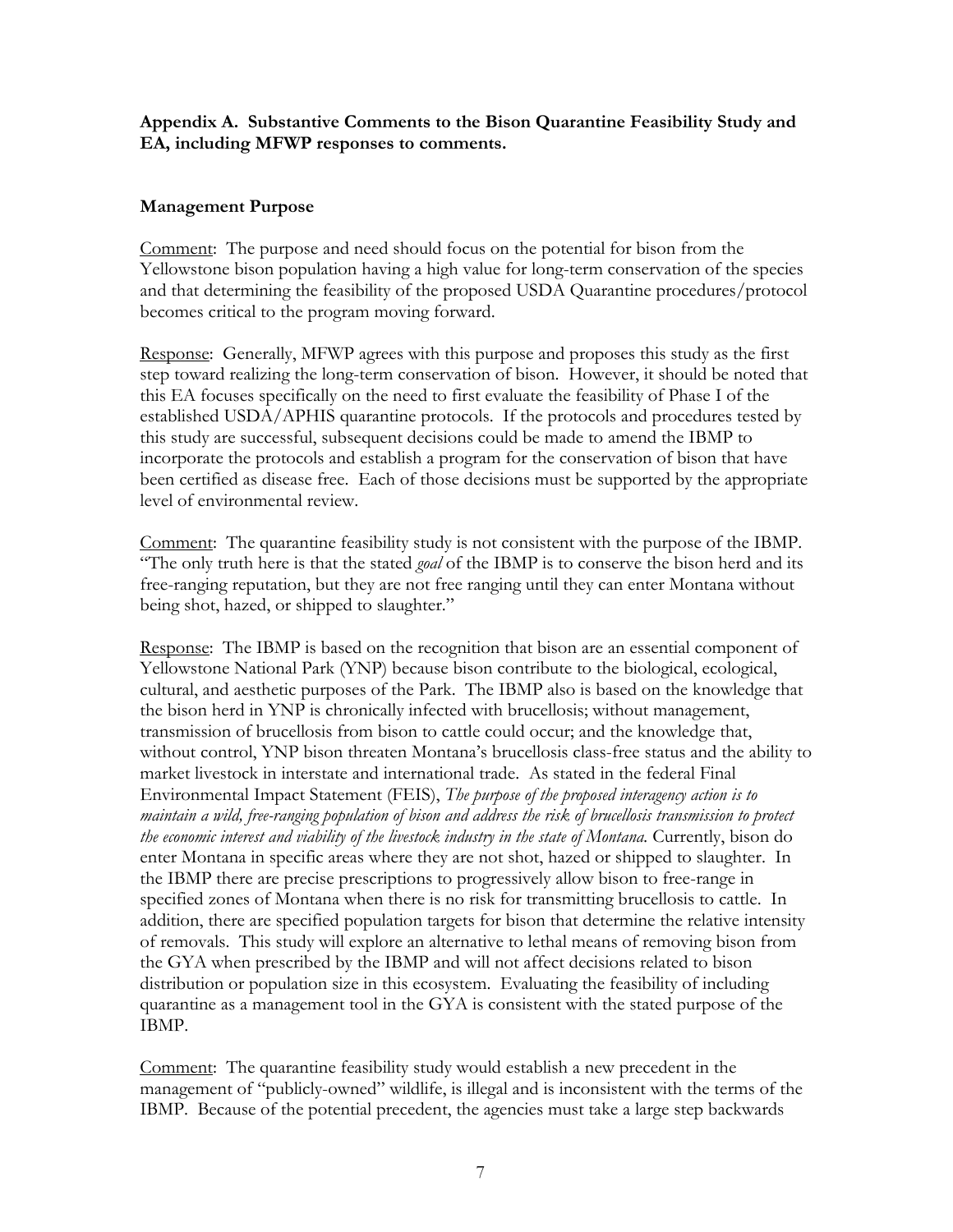and both evaluate the merits of whether a quarantine operation for a free-ranging wildlife species, particularly a species originating in a national park, is warranted and subject its proposed study to independent and objective peer-review.

Response: Provisions for quarantine and subsequent live distribution was considered in four of the alternatives that were evaluated in the FEIS for the IBMP, including the preferred alternative. In the Records of Decision (ROD), the agencies committed to evaluate whether a quarantine facility would be an appropriate component of the IBMP. They also committed to complete additional NEPA/MEPA analyses to determine the design, location and operation parameters for a bison quarantine facility. The proposed feasibility study is the beginning step leading toward consideration of quarantine for management of bison. Prior to making that decision, the agencies will complete additional environmental review, pursuant to the requirements of NEPA and MEPA.

The development of this proposal included reviews and comments from over 20 different scientists involved with bison management, wildlife conservation, and wildlife diseases (Appendix B). The proposed study has been peer reviewed by internal agency scientists and through an external non-agency peer review process. Experts within the USAHA brucellosis committee and the Greater Yellowstone Interagency Brucellosis Committee (GYIBC) have examined the proposal. The proposal has already been examined and reviewed by several non-governmental groups such as the Inter-tribal Bison Cooperative, Wildlife Conservation Society, National Wildlife Federation and several scientists working on a similar project for the Wood Bison in Canada.

Comment: Several comments recommended expansion of the range of the Yellowstone bison herd. They suggested that Montana's first priority should be tolerance of bison outside Yellowstone and should emphasize acquisition of conflict-free habitats for bison. The first step in developing a solution to concerns about population and migration is to identify and designate additional bison habitat and reduce spatial and temporal conflicts with cattle outside of Yellowstone.

Response: The purpose of the proposed action is to evaluate the feasibility of the proposed quarantine protocols. Revisions to the IBMP to change the boundaries of the bison management areas and promote habitat acquisition are outside the scope of the Environmental Analysis. Conducting this study will not hinder MFWP's interest in protecting or enhancing habitat for bison or other wildlife in Montana. MFWP is committed to continuing its long-standing tradition of conserving wildlife habitat while protecting the greater public interests of our state.

Comment: Phase I is merely the opening stage in a plan to domesticate the entire Yellowstone bison herd.

Response: The purpose of the proposed action is to evaluate the feasibility of the proposed quarantine protocols. MFWP has no desire or intention to domesticate all bison in Yellowstone. It is not the stated goal of the IBMP to which MFWP is a signatory to domesticate bison in Yellowstone. It is not possible for state/federal agencies committed to the IBMP to domesticate the entire Yellowstone bison herd. The proposed research project will not affect the interagency management commitments made through the IBMP or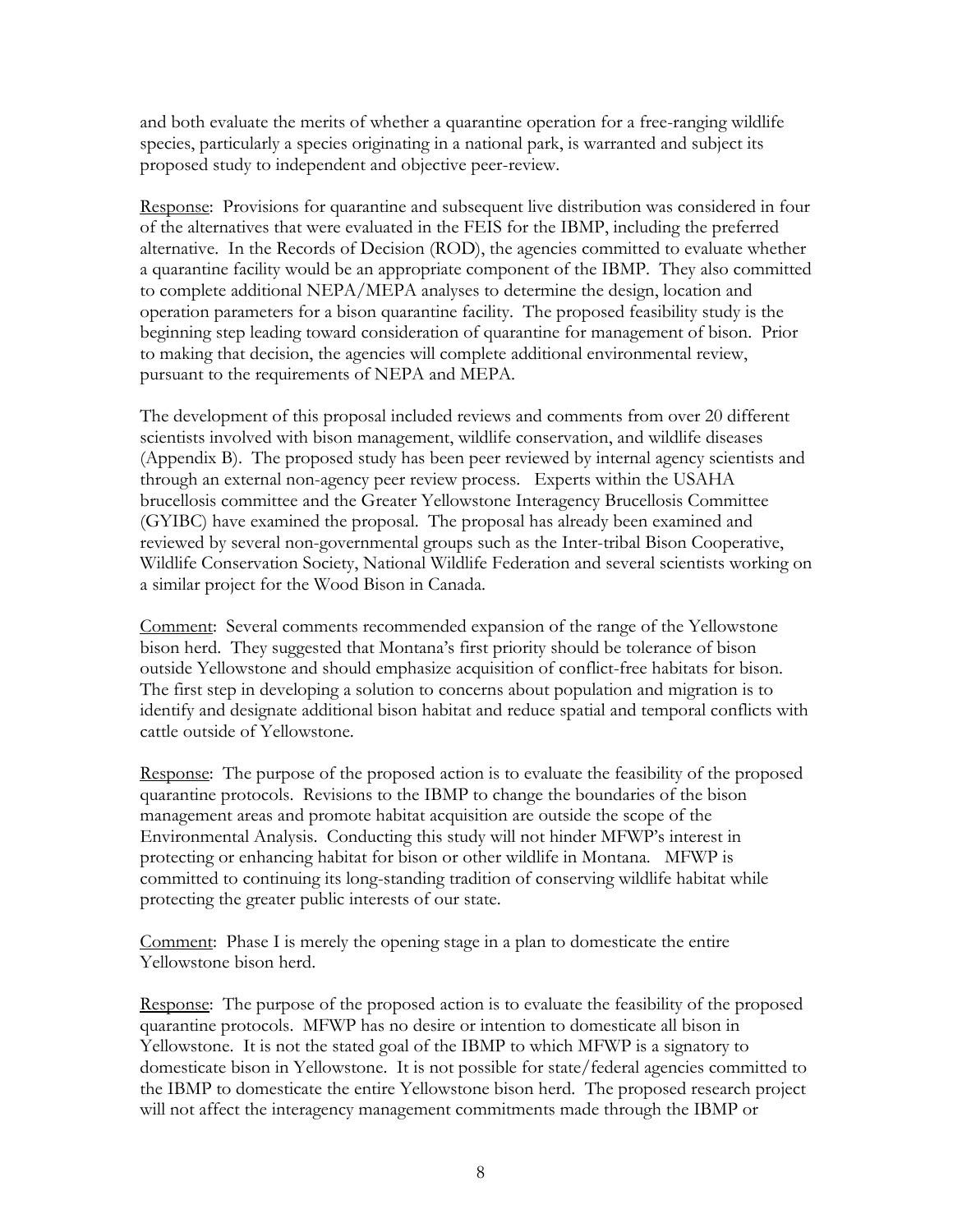modify interagency management actions prescribed under the approved management plan. If quarantine protocols tested at the conclusion of this study are found to be scientifically sound and can establish disease-free bison that are accepted by society then the agencies should consider its application in the management of bison as allowed under the existing or future management plans. Quarantine for the sake of species conservation is a reasonable and scientifically accepted tool that could provide a live removal alternative of animals that would otherwise be killed to help regulate population levels and help restore bison to other suitable habitats.

### **Impacts to Bison**

Comment: Population levels alone do not justify this research or quarantine. The pros and cons of this research proposal should be evaluated on their own merit, independent of concerns about bison population and migration. The EA notes that this proposal may serve to limit wild bison population levels in the Greater Yellowstone Area. "The proposal is…yet another method to perpetuate the ongoing bison slaughter/eradication program on the border of YNP." "While repopulating 'some place' with genetically pure disease free bison is a worthy goal, doing so at the expense of truly free roaming wild bison within the Greater Yellowstone Area is unacceptable."

Response: MFWP does not intend to eradicate bison nor could it accomplish this task. Through interagency commitments MFWP is interested in managing the population of bison in Yellowstone to achieve the goals stated in the IBMP. The IBMP defined a population trigger for the whole herd at 3,000 bison. The IBMP also defined population objectives for the bison management areas. The IBMP describes a variety of management actions that may be taken to reduce population size when the herd exceeds 3,000 bison and/or numbers exceed objectives for the management areas. The IBMP also includes contingencies to increase the population by constraining removals of bison in the event that the population declines to 2,300.

The bison population in Yellowstone is robust and has continued to increase despite periodic removals. The estimate bison population was 2,616 during summer 2000, when the IBMP was approved. Since then, 231 bison have been captured and removed from the West Boundary Area and 495 bison have been captured and removed from the Reese Creek Boundary Area. The current population estimate is 4,240 bison. The Yellowstone bison have demonstrated great viability in the face of existing removal, and we have no biological reason to believe it would not sustain removals on an annual basis.

The quarantine research project does not supersede previous decisions or the prescriptions outlined in the IBMP and would not prevent the eventual free ranging of bison in the GYA. If, at some time in the future, quarantine programs are considered and developed by the management agencies, quarantine could provide a non-lethal alternative for removing bison. Quarantine would be used in a manner that is consistent with the conservation of a wild bison herd in Yellowstone. Conservation restoration projects would be considered only when animals are available for slaughter under the provisions of the management plan and not at the expense of maintaining a viable Yellowstone bison herd.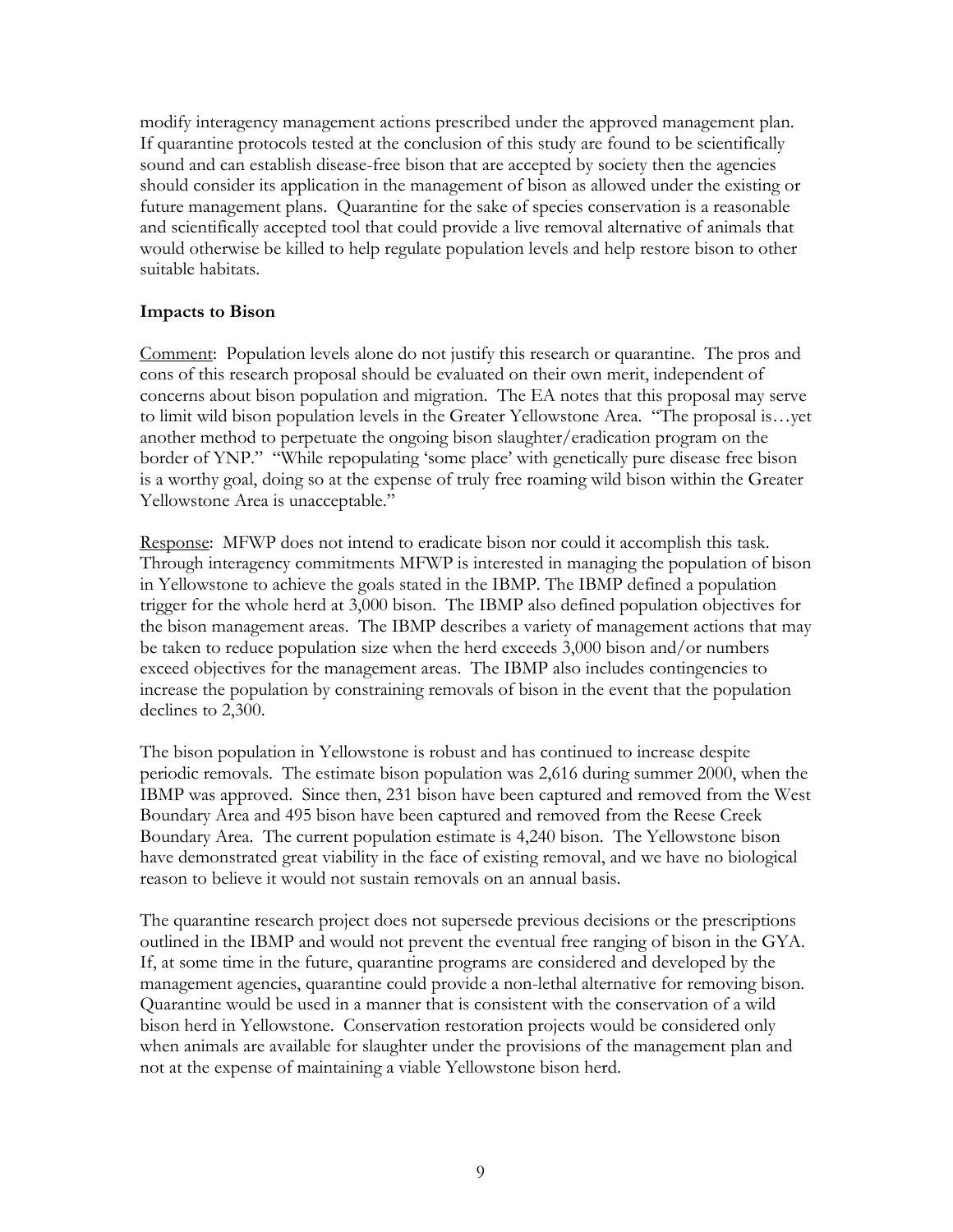Maintaining a single genetically pure and important wildlife population at one location is not sound conservation. Stochastic catastrophic events put this single population at risk. To establish several populations with pure genetics is a sound conservation measure and will increase the likelihood of species conservation.

Comment: Several comments suggested that the annual wintertime slaughter of Yellowstone bison is unacceptable, is not based on credible scientific evidence, and has resulted in enormous cruelty to bison. "Stop the annual winter slaughter of Yellowstone bison!" "No more reasons to kill off American's most beautiful native animal." "Hasn't American's history spoken loud enough in regards to this beautiful beast?" "We have already once in our country's history decimated the bison population for unjust and inhumane reasons, let's not do it TWICE!" "This proposed study that would quarantine two hundred of these animal (and that would kill at least half of these) and that is intended to pave the way for further quarantines that could hold bison in quarantine for years) is too great a burden to place upon this free-roaming herd, among the last left of our pure, original bison." "The Yellowstone bison should be considered a sacred trust by the government to be protected at all costs, not sacrificed." "We need to be managing these lands and these animals with the interests of the American public in mind, and so I am expressing the view that these animals are an integral part of the park experience and have a role in the ecosystem of the region."

Response: This comment is outside the scope of the EA. The rationale for the IBMP was documented in the Montana FEIS and Federal FEIS and RODs that were prepared in 2000. The bison population in Yellowstone is not in jeopardy and is robust. Annual removals of bison are currently being sustained in the bison herd and the population has actually increased each year. Today, there are more bison in Yellowstone than has ever been reported in history. The quarantine feasibility study could provide a non-lethal means for removing bison while exploring future possibilities for conserving the species on a continental scale should the results prove favorable. The intended purpose of this study is to explore and perhaps improve a time-tested and well-established conservation tool for reversing the decline in bison populations and the shrinking distribution experienced at the turn of the century.

Comment: The MFWP has presented no evidence that the current population size is in excess of the carrying capacity of the Yellowstone ecosystem and the EA did not discuss how quarantine will impact bison herd dynamics, bison genetics, or the overall health and viability of wild bison in Yellowstone.

Response: The FEIS for the IBMP disclosed an analysis of the bison population in the Yellowstone ecosystem, including the rationale for an overall population target and population objectives for each of the management zones. The EA proposes to intercept bison that might otherwise go to slaughter under provisions of the IBMP, so it was not necessary to address these issues.

Comment: The quarantine facility and related operations appear to be just another government method of lethal control for wild bison attempting to leave YNP.

Response: The purpose of the proposed action is to evaluate the feasibility of the proposed quarantine protocols. Any decision to remove bison from the system would be made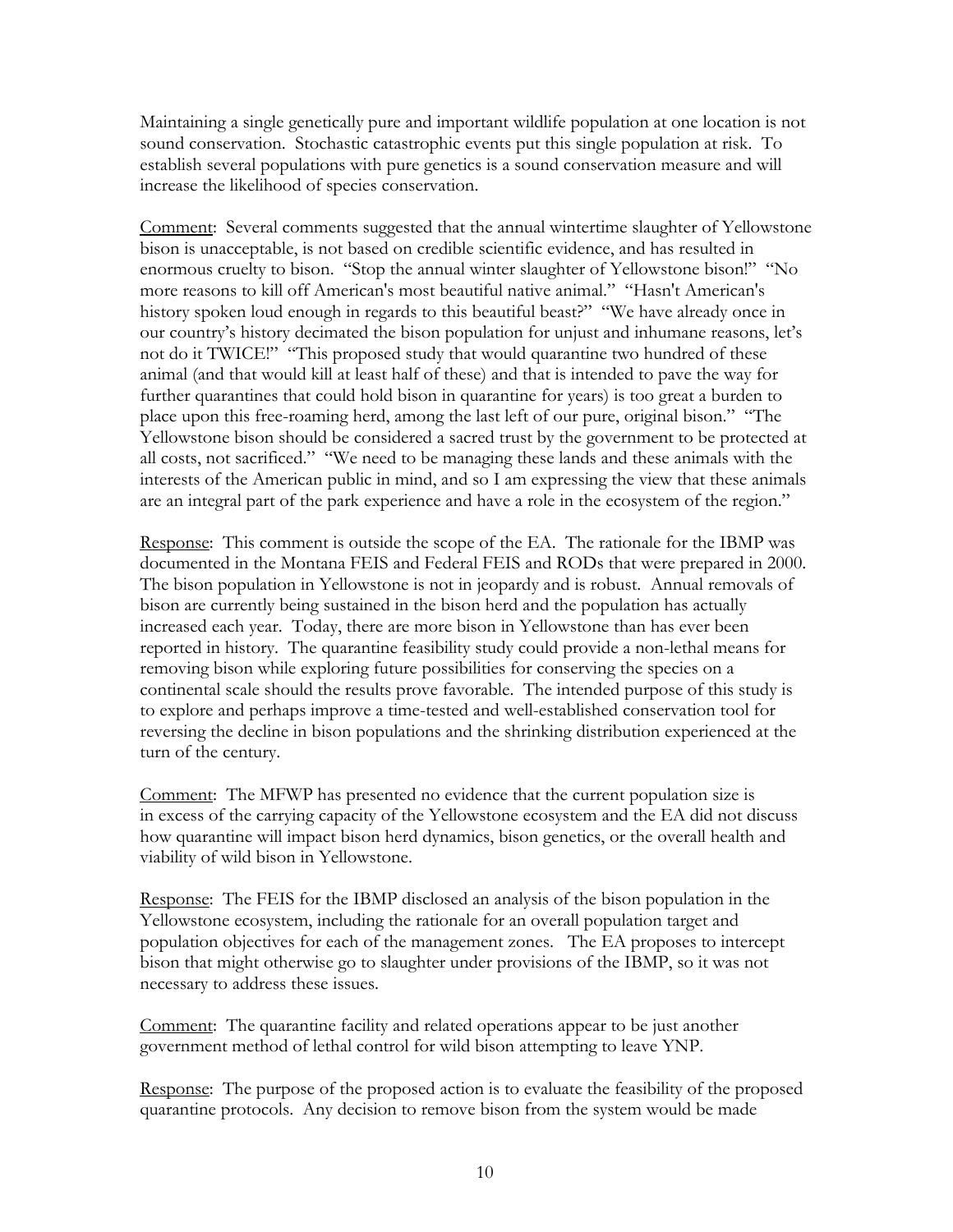according to provisions already established under the IBMP. A portion of the bison put into quarantine research will be slaughtered and necropsied as a temporary step in the research protocol to establish a valid scientific basis for future quarantine procedures that would not require the slaughter of animals. Once protocols are successfully established and approved then simple blood testing would be the basis for graduation through the quarantine protocol.

Based on previous research on the epidemiology and pathology of bison in Yellowstone we anticipate that under these quarantine procedures it is likely that most bison, except those necropsied during the early phase of research, will not express latent infection. For those advancing through quarantine we expect most will successfully graduate through the protocol and be available for restoration projects.

Comment: The proposed action is not appropriate until there is more information.

Response: MFWP is not proposing to amend the IBMP to include quarantine procedures. The purpose of the proposed action is to evaluate the feasibility of the proposed quarantine protocols. The purpose of this research study is to provide more information applicable to management of bison and brucellosis.

Comment: Several comments expressed concern that quarantine might result in the domestication of bison.

Response: This proposal does not intend to keep bison in quarantine for several generations and is intended to allow natural behaviors as is possible. The project will not involve capturing newborn calves, but calves that become available during their first winter when they have already established some independence from their mothers. We expect calves that enter the program at nearly one year of age will have learned many natural behaviors.

Holding wildlife in captivity for varying periods of time until they are released to the wild is a historically accepted and commonly employed conservation method used throughout the world to restore wildlife populations. There are many published examples in the scientific literature and historical models demonstrating that captive animals have routinely been successfully reintroduced into the wild and will reacquire wild behaviors. This fact has been well established through many successful captive breeding programs for rare or endangered species. It has also been applied during wildlife rehabilitation programs commonly employed in many areas of the world to save individual animals.

All of the public bison herds, including Yellowstone bison, have experienced periods of captivity in their history. Prior to 1967, bison were held captive and managed behind fence for many decades within YNP. During this era, the majority of bison were routinely handled, many were vaccinated, most were artificially fed, some were herded or confined to influence distribution and some were culled to limit numbers. In addition, the landscape was also managed to produce additional forage by irrigation and by haying to produce winter feed near the current center of the existing herd of Lamar Bison. The historic captivity of introduced bison did not hinder their eventual adaptation to the natural environments of YNP after they were released from the ranch style management at the Lamar Valley in 1967. More recently bison captured at Stevens Creek were held in captivity for periods until they could be released back into Yellowstone Park. These bison have not shown any tendency to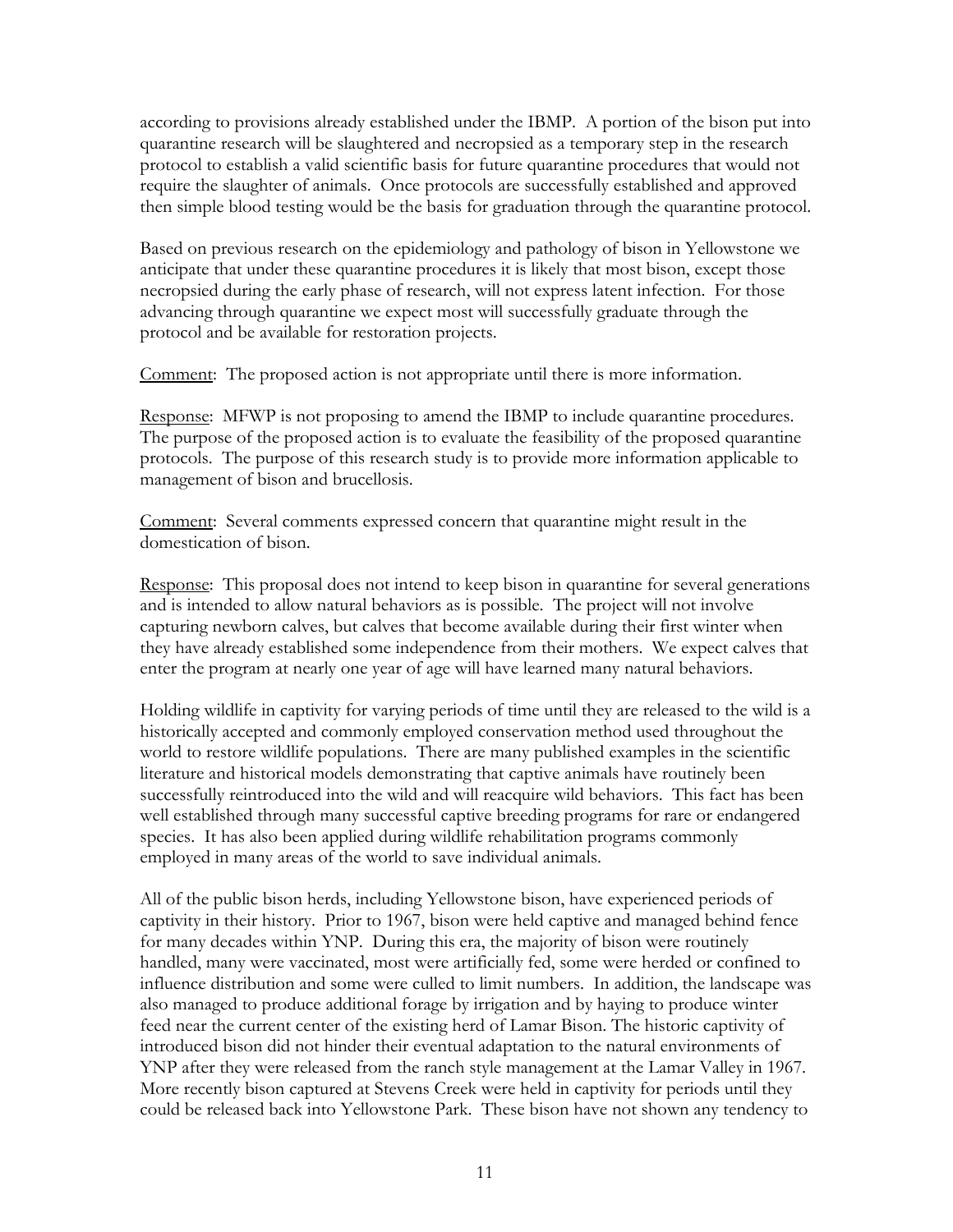become domesticated. Despite this history of management, bison in YNP are perceived by most to be wild.

Although behaviors may be dampened by captivity, the basis for much behavior is genetic. Capturing the genetics of the Yellowstone herd is one way to ensure that wild behaviors are retained. Genetically based behaviors that are temporarily dampened by captivity will be expressed again as bison are restored to natural landscapes. There is substantial evidence for this in field experience with rehabilitated animals and restoration projects.

Comment: Park visitors have reported seeing very few bison and no other wildlife in the Park. They questioned the management of the Park.

Response: Management of wildlife within YNP is outside the scope of this environmental analysis. The size of the bison herd is substantially larger now than when the IBMP was adopted.

Comment: Several comments expressed concern for the effect that quarantine might have on young bison calves.

Response: The proposed action is to evaluate procedures to manage bison calves in quarantine. The calving season for the Yellowstone bison herd extends from March into May. The majority of bison that are used during the proposed study would be captured during January and February and the calves used in the study would be 8 to 12 months of age. In no case would newborn calves be consigned to the quarantine facility.

Comment: MFWP failed to evaluate the potential for non-brucellosis diseases issues among the captive bison. The proposed facility once was a game farm and other disease organisms may persist at that facility.

Response: The proposed study outlined several critical protocols for operations that are or will be developed as the proposed study unfolds. A protocol for health assessment has been considered and will be developed prior to operation. Disease monitoring will be established to evaluate the health status of bison and maintain the quarantined herd in a healthy condition. Several studies of the YNP bison and elk herds have already been conducted and agency scientists have explored a variety of disease issues and have determined that the YNP bison herd does not appear to harbor other diseases significant to the agricultural and wildlife interests of the GYA. There is no evidence that any significant wildlife or domestic animal disease is persistent in the proposed facility.

Comment: It is entirely inappropriate to subject 200 bison, or 5% of the park's population to testing for brucellosis when less than 1% of the cattle in the United States are subject to testing for mad cow disease.

Response: The number of bison held each year would be 100 out of a total population size of 4000 or more. The annual percent removed would be 2.5%. The current population has experienced growth despite natural mortality and annual removals of 5-10 percent. The annual removal rate of 2.5% would not jeopardize this population of bison.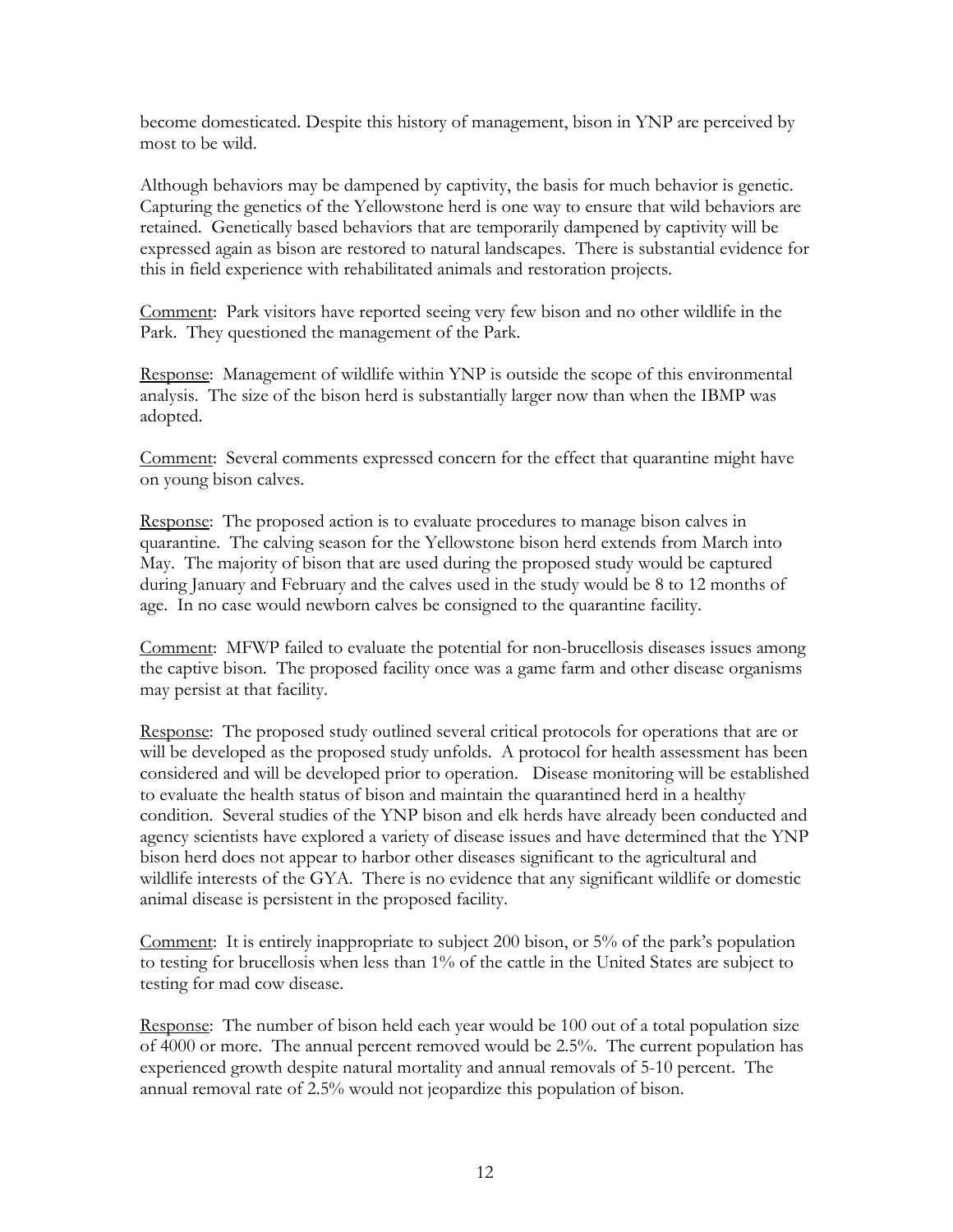The purpose of quarantine is not to test bison for brucellosis but to use testing to screen out disease free bison with some degree of certainty using a specified set of rigorous protocols. Bison held in quarantine would be animals that would be subject to management removal, as per the provisions of the IBMP. Brucellosis is endemic in the Yellowstone bison population and additional testing is not necessary to confirm that fact. Testing would occur only to evaluate the quarantine protocol and to ensure that the protocol is adequate to certify disease free bison.

The issue of mad cow disease is outside the scope of this EA.

# **Genetics**

Comment: Considering the documented genetic uniqueness and purity of Yellowstone's bison, purposefully removing bison from the population for slaughter or for experiments may jeopardize the long-term genetic health and viability of the population. Removing bison calves for the proposed quarantine experiment, since they have never had the opportunity to breed and pass along their genes, is particularly dangerous. The 3000 bison population target, which allows for actions such as quarantine is an arbitrary number instituted by the IBMP as a political compromise between Montana's livestock industry and the Park Service.

Response: The Federal FEIS included information regarding genetics as it relates to determination of a minimum viable bison population (FEIS p. 286 – 288). Anticipated population levels are well in excess of the minimum population necessary to avoid the consequences of genetic drift. Quarantine procedures, if amended into the IBMP, would provide an alternative method for removing bison and would not significantly change the number of bison that would be removed from the population.

Genetics of Yellowstone bison are not so much unique as they are very important for the conservation of bison. Work by Halbert (2003) discovered a wide diversity but little uniqueness in the genetics of bison from YNP. Yellowstone bison probably demonstrate a diversity of genetic composition due to the historic importation of bison from several herds managed in captivity during the turn of the century. After bison were introduced into YNP in the early 1900's they increased dramatically and in some sense overwhelmed the remnant free-ranging bison reported to live in YNP at that time. Removing calves that are the least likely age group to survive a winter and already are genetic products of animals within the population would have the least impact on the population gene pool.

From a genetic conservation perspective it is not advisable to maintain only one population of genetically important bison but rather allow for multiple herds to exist. This would provide a hedge against the catastrophic loss of that one genetically important bison population. Bison in Yellowstone exist upon a volcanic caldera and within historically marginal bison habitat subject to extreme weather. The catastrophic eruption of the Yellowstone caldera or significant weather events could significantly reduce Yellowstone bison. The proposed study could lead to the development of other genetically identical bison herds in more stable environments to ensure the conservation of bison genes in spite of unpredictable, catastrophic events in Yellowstone.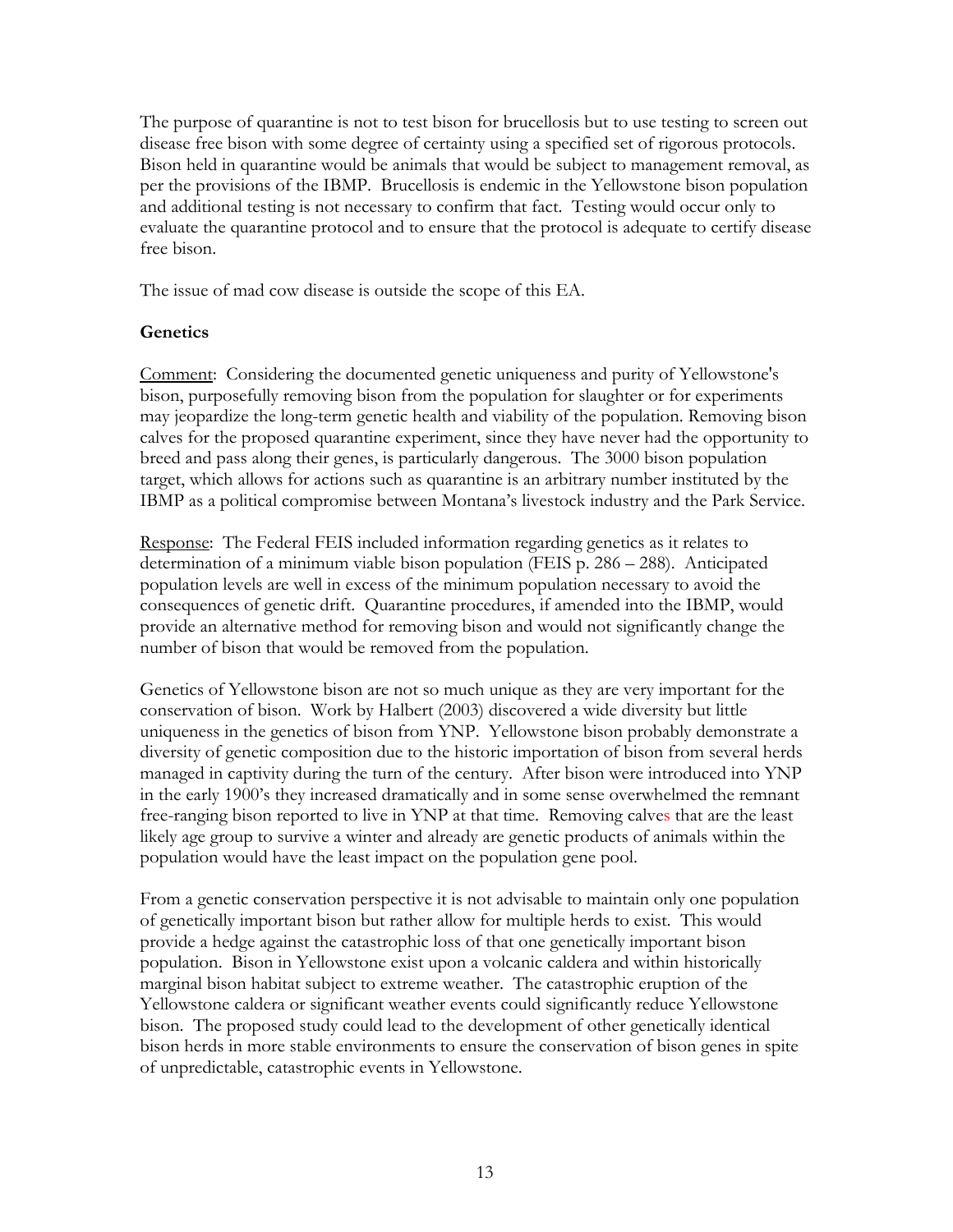Comment: Other free-ranging and genetically pure herds should serve as the source of stock for reintroductions at this time.

Response: There are few suitable source stocks for reintroductions at this time. There are 13 conservation herds available for consideration (Boyd 2003). Most of these are very small in size and could only provide a few animals. Most have been behind fence for many generations and have not been subject to natural forces of selection but selectively managed by humans. Several of these herds are genetically depauperate. Many of the current conservation bison herds are also plagued with domestic cattle genes. Halbert (2003) has identified Yellowstone and Wind Cave bison as the most genetically diverse and pure plains bison conservation herds in North America. The current population at Wind Cave is only 350 animals and could not provide any surplus animals this past year.

Two very large plains bison herds with expanding populations are Yellowstone and the Jackson herds found within the GYA. These herds are exposed to brucellosis but we believe this disease concern can be overcome through an appropriate quarantine procedure. From the conservation perspective (naturally managed, genetically appropriate and numerically robust), Yellowstone bison are an ideal source herd once declared brucellosis free through an accepted bison quarantine program.

# **Brucellosis**

Comment: It must be emphasized that owners of domestic cattle were the original culprits. These people initially infected our wild elk and bison with their diseased cattle. They should accept the responsibility for protecting their livestock from the elk and bison they originally infected.

Response: This comment is beyond the scope of this EA. The strain of brucellosis (*Brucella abortus*) that occurs in Yellowstone bison is a livestock disease that originated in Europe and came into this country when cattle were first imported into this country. The original source of infection for Yellowstone bison is unknown. The two most likely sources were either the bison that were transplanted into the Park in the early 1900's and/or dairy cattle that were maintained at the bison ranch in the Lamar Valley.

Comment: There is no scientific basis for the management of bison as prescribed in the IBMP.

Response: This comment is beyond the scope of the EA. The Federal FEIS included a description of brucellosis and an explanation of the risk that the disease poses to Montana's livestock industry. The FEIS also explained the risk of brucellosis transmission from bison to livestock and the potential economic consequences in the event that transmission should occur. Research since implementation of the IBMP tends to confirm the explanation of risk that was presented in the FEIS. Many highly qualified scientists were involved in the research and management discussions considered while developing the IBMP.

Comment: The two hundred bison that would be quarantined for this study are among those that have tested sero-negative for exposure to brucellosis. Although they have never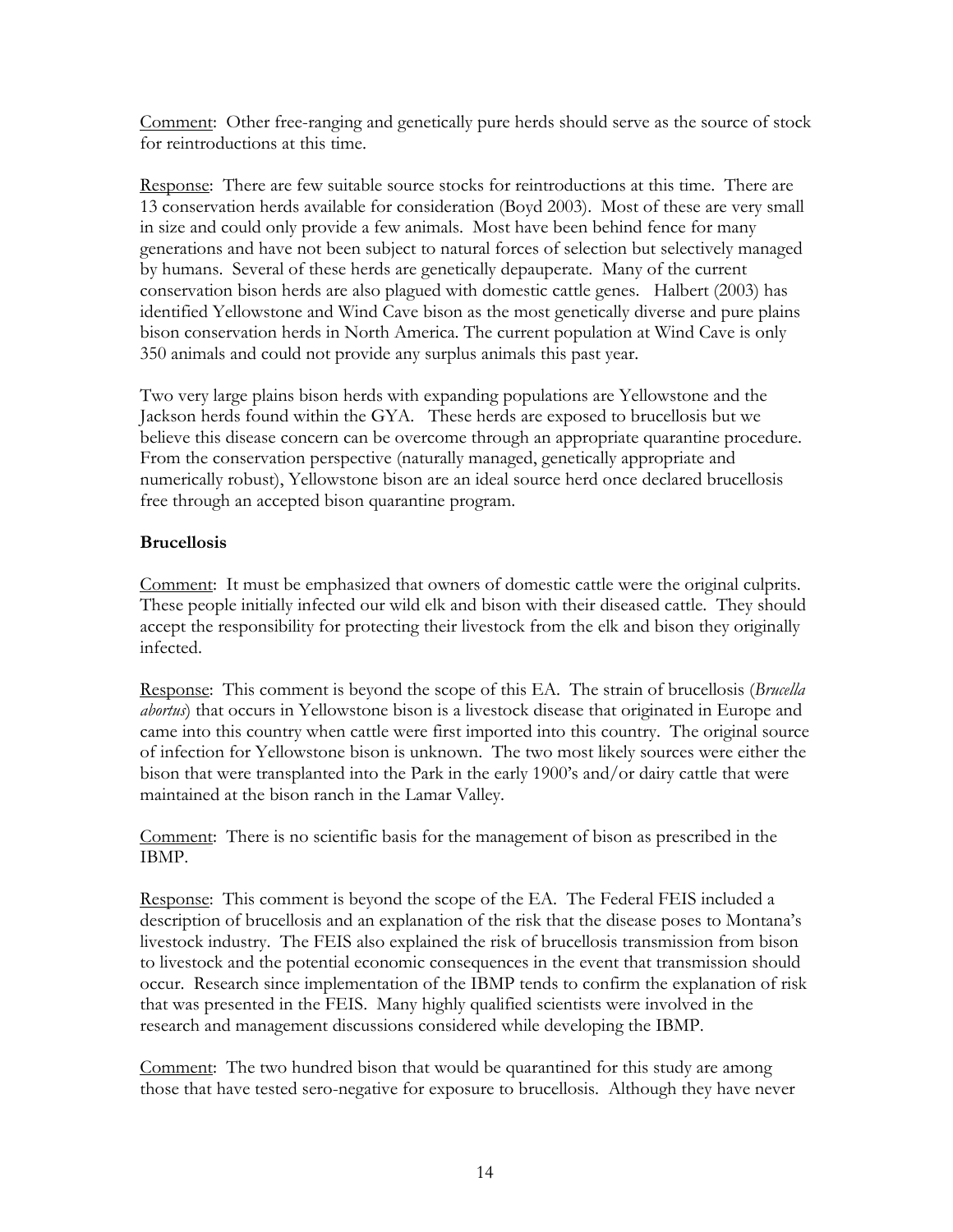been exposed to brucellosis, and therefore they could not possibly transmit the disease to cattle, at least half of them, and possibly all of them, will lose their lives.

Response: It has been scientifically demonstrated in Yellowstone and elsewhere that, although unlikely, some of these calves could have been exposed to brucellosis at birth or shortly thereafter. The proposal to study the feasibility of implementing quarantine procedures is based on the assumption that it is possible to distinguish between bison calves that were not exposed in early life and do not harbor *Brucella abortus* from those bison calves that have been exposed using a complex series of serological tests to search for bacterial DNA or antibodies to the disease organism. A critical aspect of the feasibility study is to determine, with certainty, whether that assumption is correct. There are two methods to confirm that sero-negative bison calves do not have a latent infection. One method requires holding the animal in quarantine, isolated from potential exposure to brucellosis, until sexual maturity and their first parturition event, thereafter, testing again for antibodies to the brucella organism. The other method requires euthanizing the animal and, with a comprehensive set of culture tests, attempt to isolate *Brucella abortus* from the animal's tissues. The proposed study, as described in the Environmental Analysis, would employ both methods and sufficient sample sizes of test animals to ensure a valid research result.

Comment: Several comments suggested that there is no scientific evidence linking Yellowstone bison to brucellosis in domestic cattle. "There has never been a single proven case of transmission of brucellosis to cattle by bison in the wild, and that, in any case, such transmission could only occur at the time a calf is born, and that this disease can never be transmitted by males (it is transmitted in birthing fluids)." Therefore, there seems to be no rationale at all for regularly rounding up bison that move from YNP into Montana as part of their natural migration.

Response: As noted above, the Federal FEIS explained the risk of brucellosis transmission from bison to livestock and the potential economic consequences in the event that transmission should occur. The purpose of the IBMP is to maintain temporal and spatial separation between bison and domestic livestock. There has not been a documented instance of brucellosis transmission from bison to domestic livestock because, at least in part, the agencies have been successful in maintaining temporal and spatial separation between bison and cattle. There have been cases of transmission between elk and cattle in Wyoming suggesting that the opportunity for transmission from bison is very real. It remains unclear if venereal transmission is possible through male bison. Further study would be necessary to state that males can never transmit brucellosis. The GYIBC has produced a white paper on the subject of venereal transmission that is available on the GYIBC website.

Comment: Bison, which have tested negative for exposure to brucellosis, should be allowed to migrate.

Response: This comment is beyond the scope of this EA. The IBMP already addressed the prescriptions upon which bison removals will be made. This EA does not determine when and how bison removals are implemented. This feasibility study could lead to a non-lethal alternative to removal of bison when prescribed under the IBMP.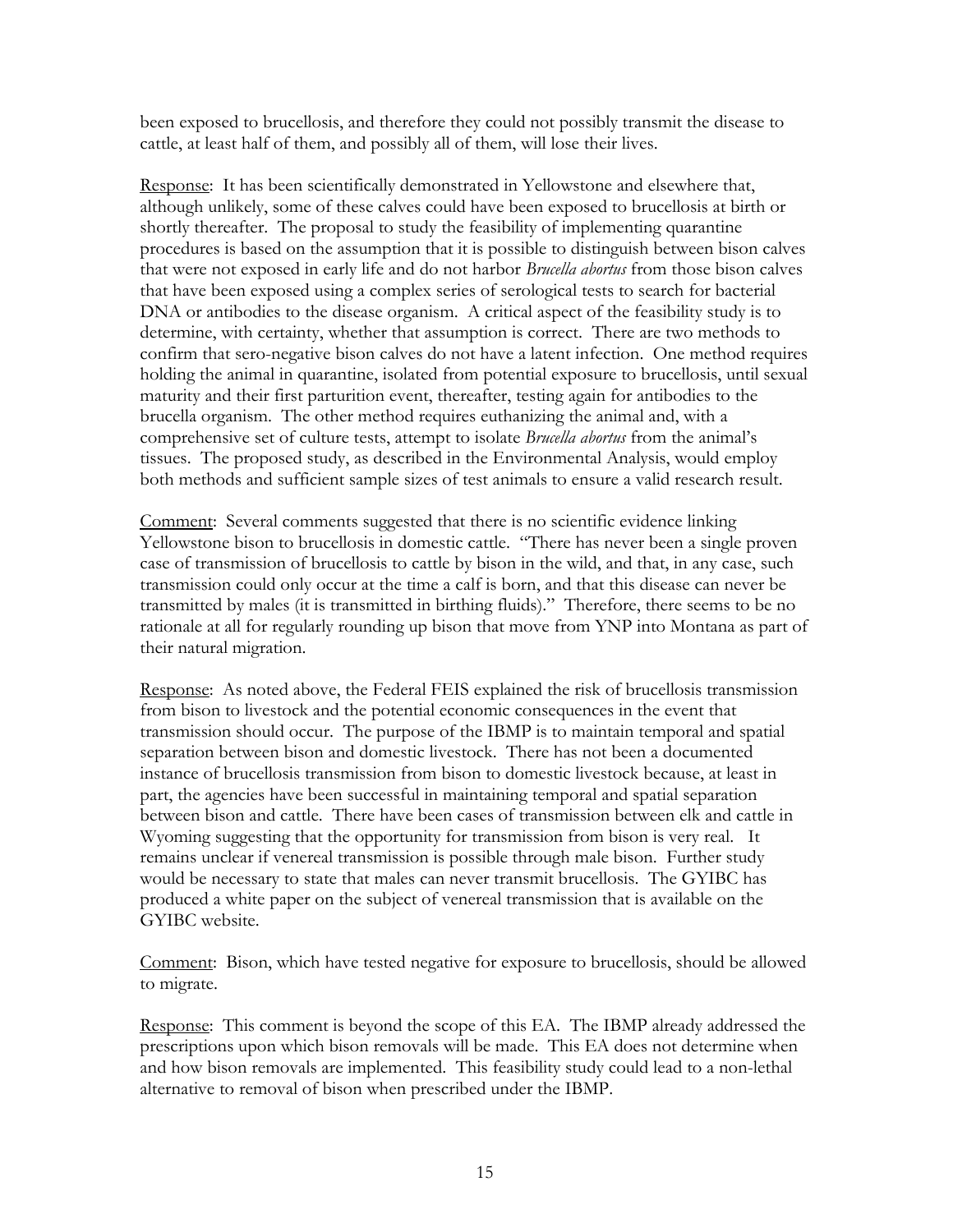A single serological test that is negative for the presence of antibodies to *Brucella abortus* is not sufficient to confirm that an individual bison is free of brucellosis because latent infections can occur with this disease. Research conducted with YNP bison has shown that *Brucella abortus* can be cultured from the tissues of bison that were negative for brucellosis on the basis of serological tests taken at one point in time. Information obtained from the quarantine feasibility study would shed considerable light on the issues of latent infection and interpretations of serology. This could significantly benefit the management of bison under the current plan.

Comment: MFWP should rely on a report regarding wildlife diseases that was prepared by the Jackson Hole Conservation Alliance, "Wildlife Diseases in Greater Yellowstone: Current Problems, Future Threats and Solutions that Work". A copy of the report is available on the Internet at http://www.jhalliance.com/reports/disease.pdf.

Response: This report has its greatest relevance to issues associated with management of brucellosis relative to elk and bison on feedgrounds. The discussion of brucellosis in bison promotes the supposition that the primary route of transmission within Yellowstone bison differs from that in cattle. The literature on which the authors of the report based that conclusion was considered when the agencies developed the IBMP. At that time, the preponderance of the literature supported the conclusion that the primary route of brucellosis transmission in bison is similar to that in domestic livestock. Research conducted since implementation of the IBMP has tended to confirm that conclusion.

# **Quarantine Operation**

Comment: If the calves are negative for the bacteria why do they need to be quarantined? Furthermore, if they are negative for the bacteria why do they need to be necropsied?

Response: As stated in the Environmental Analysis, MFWP proposes to evaluate the potential for the latent expression of brucellosis and test the sensitivity of quarantine procedures for detecting such infection. Brucellosis is endemic in the Yellowstone bison herd and, therefore, any animal that originates from that herd has potentially been exposed to brucellosis. Typically, there is a latent period between exposure to brucellosis and subsequent infection. Serological tests for brucellosis determine the presence of antibodies to the disease and the standard blood tests are not sensitive enough to distinguish diseasefree animals from those that have been exposed but have not yet developed infection. This has been demonstrated through research and monitoring for some of the bison migrating outside of Yellowstone.

Evaluation of the feasibility of the proposed quarantine protocols will employ a complex series of blood tests to determine which bison are appropriate for quarantine. The study then will test the hypothesis that these blood tests, used in combination, are able, with 95% certainty, to identify disease-free bison calves. During the study, the test animals will be held in quarantine to isolate them from exposure to brucellosis. To determine whether the bison are, in fact, disease-free, it is necessary to either hold the animals in quarantine or euthanize the animal to obtain tissue samples for culture tests. The feasibility study incorporates both options to reduce uncertainty in the final results.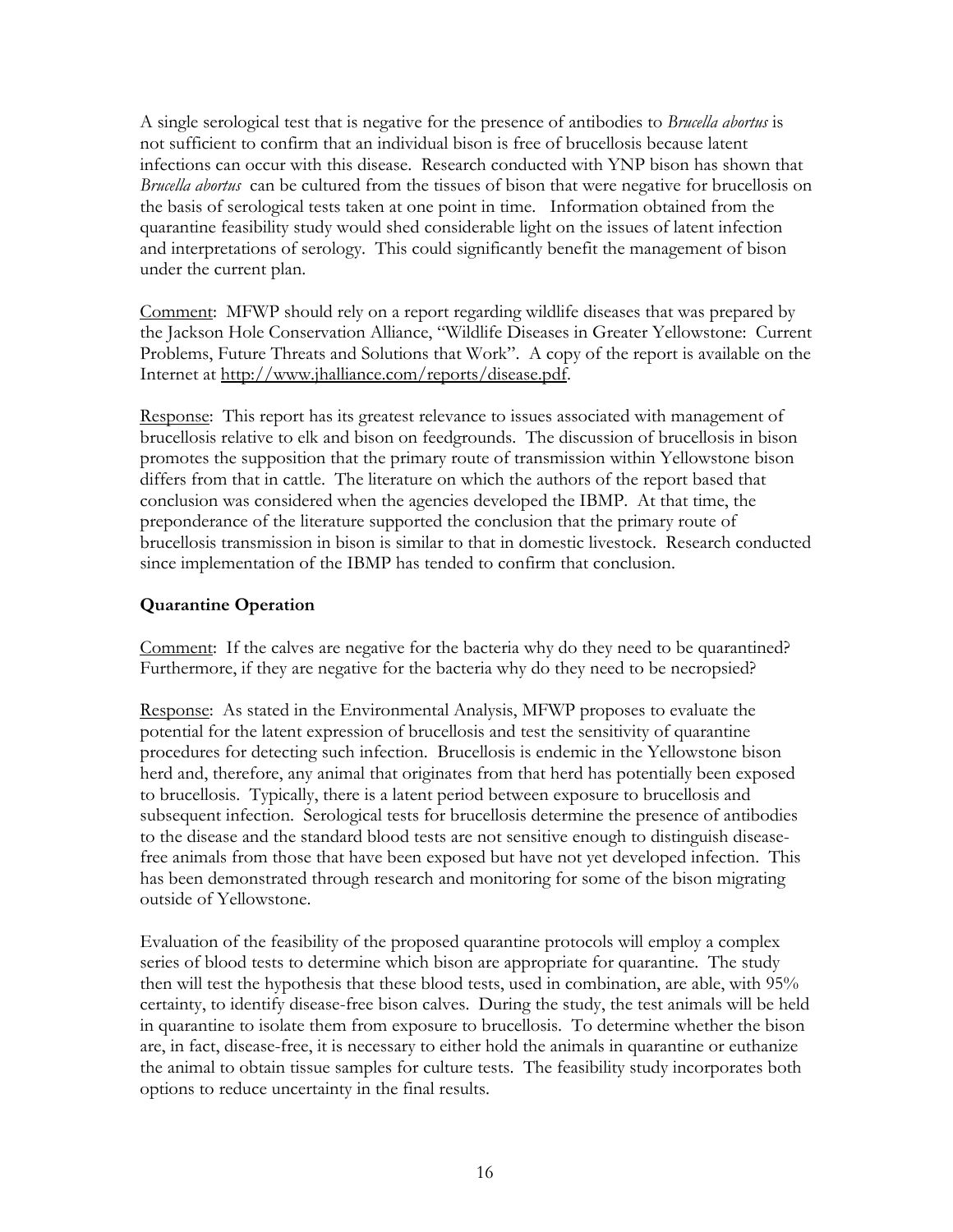Finally, to gain acceptance for these bison in restoration projects it is important that we demonstrate to animal health regulators that these animals do qualify as disease free, therefore can be transported across state lines and pose no risk for bison restoration activities outside of the GYA.

Comment: It is not appropriate to use Yellowstone bison for the quarantine study. Instead, the study should use elk, cattle or bison from a domesticated herd.

Response: The purpose of the study is to evaluate the feasibility of quarantine procedures for the purpose of identifying Yellowstone bison that are disease free and, therefore, suitable for unrestricted live release. As is recognized by many, bison from Yellowstone have important genetics and part of that genome influences immune system function and performance. One objective of this study is to reliably establish the disease status of Yellowstone bison by measuring very specific immunologic responses so that we can sort infected and non-infected animals. The only animals suitable for the study are Yellowstone bison. Elk, bison or cattle from a domestic herd would not fit the research design and would not produce results applicable to the purpose of the study.

Comment: Crowding on a quarantine facility like crowding on an elk feedgrounds can have unwanted negative consequences.

Response: The study assumes that animals that are put in quarantine are disease free. If, however, the study includes a bison with a latent infection, other bison in quarantine would be exposed to brucellosis. For that reason, bison will be held in smaller test groups so that a single, infected animal cannot compromise all of the study animals.

Comment: The study should evaluate the PCR Real Time DNA test for brucellosis.

Response: The proposed evaluation of the feasibility of the proposed quarantine protocols will take advantage of the specificity and sensitivity of multiple tests to screen out suspect animals during the quarantine process. As the study proceeds, we anticipate using many technical improvements in field diagnostics. These will include the use of PCR tests. However, MFWP also understands that, when used alone, none of the serological tests, including PCR, is sufficient to certify that an individual animal is not infected with brucellosis.

Comment: The research conducted at this facility must be reviewed by independent scientific peers to establish its credibility. A panel that includes scientists from the National Park Service, Fish and Wildlife Service and U.S. Forest Service should oversee the research at this facility. If the process of certifying the health of these bison fails, the failure must be legitimate, i.e., that the process was unable to remove the latent infection from the herd. Risk of failure of the experiment due to a design or logistical flaw must be reduced to a minimal level.

Response: MFWP agrees that the results of the study must be credible and is committed to the highest professional standards in the conduct of the study. MFWP and USDA/APHIS developed the concept through routine discussion and interaction with a variety of specialists and interested publics (Appendix B). The project design and concepts were peer-reviewed by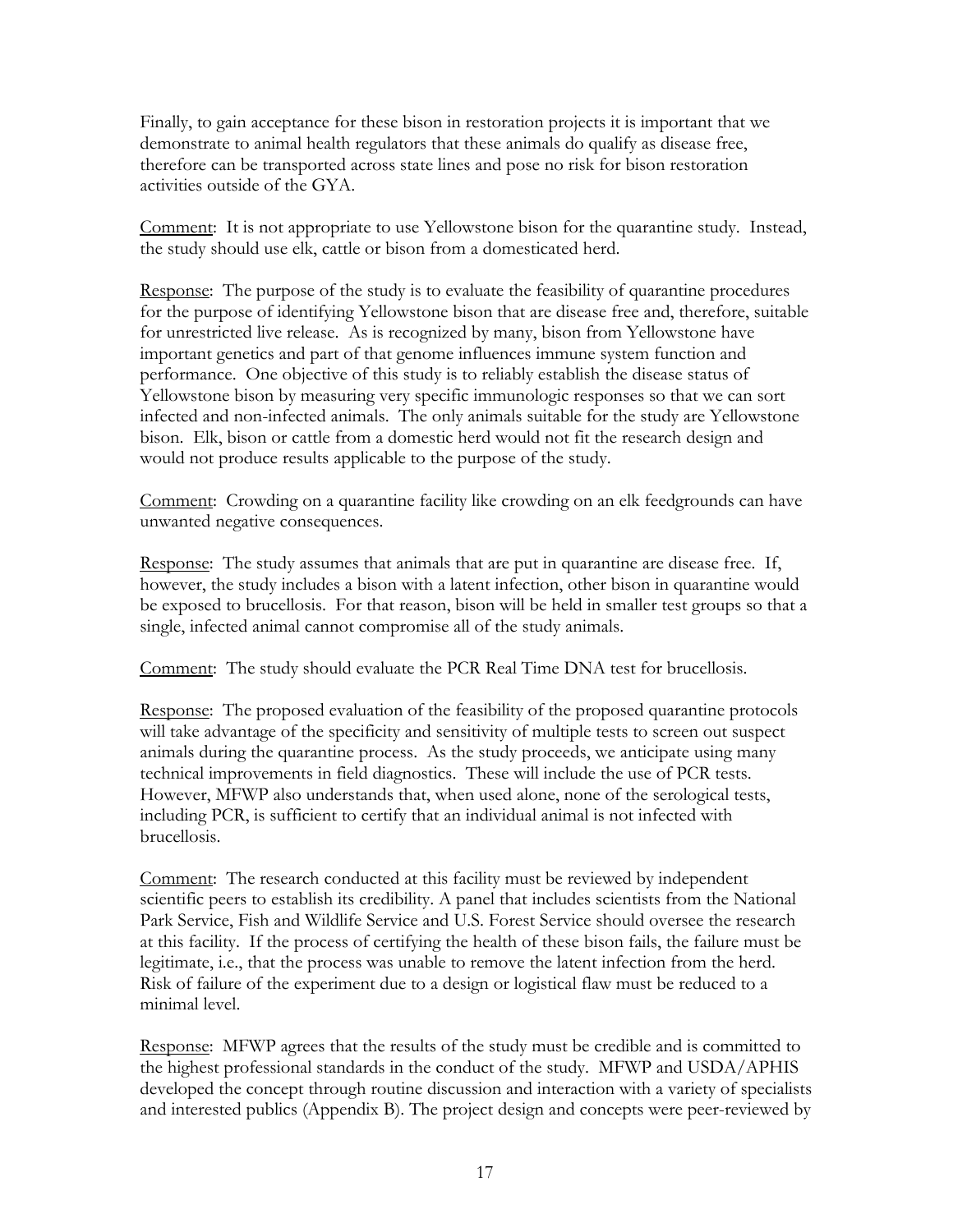many scientific experts outside of government as well as within including MFWP, the Montana Department of Livestock, USDA/APHIS, the Greater Yellowstone Interagency Brucellosis Committee, the United States Animal Health Association and the Intertribal Bison Cooperative. Several field tours of potential quarantine sites and many discussions with leading authorities in wildlife conservation, bison management, and veterinary science were conducted. Comments were integrated at all steps in the process to improve the study design. The National Park Service Research Review Committee examined the project proposal prior to approval of a research permit. The project will proceed within the framework of the IBMP and, thus, all of the cooperating agencies will have some involvement in project oversight. The project is designed to continue integrating input from several scientific experts outside of government and inside the cooperating agencies as the project steps forward. However, final authority for approving a brucellosis quarantine protocol is vested in USDA/APHIS and the declaration of disease free status can only be determined by a state or federal veterinarian with statutory authority.

Comment: If a quarantine facility was established for bison, the quarantine protocol is so restrictive that few, if any, bison would ever survive the process and the cost to the taxpayers would be exorbitant.

Response: The current USDA/APHIS quarantine protocol for bison was established during the development of the IBMP and is published in that document (Appendix B of the IBMP). The protocol for bison calves is long because they must produce a viable calf to conclude the quarantine procedures. However, bison calves are easily managed and less likely to be exposed due to the limited time mingling with infected bison. Bison experts we have consulted and field experience indicate young bison are most likely to survive the process and we expect high survival during the process.

We do not have evidence before us to conclude that bison will not survive this procedure or that it will be too costly. The purpose of the feasibility study is to evaluate the current protocol for calf bison and determine whether it is feasible and cost effective. This study was conducted to evaluate calves because they were the most likely to succeed through the procedures. The results from this study may identify options for future bison quarantine programs that would be less restrictive, less expensive to implement and with a higher probability of clearing more animals for subsequent release.

The initial screening process for bringing animals to this facility will be rigorous and we anticipate that most animals accepted to the project would eventually qualify for release. The probability for latent expression is known to be fairly low and, if screening is successful, many bison introduced into the study, with the exception of those used for the culturetesting phase, will graduate through the process. We anticipate that, once the research project has established credible evidence for success, the culture steps will not be necessary and quarantine protocols can be streamlined.

Comment: Whatever metric is used to indicate disease-free status, the assessment must be accurate.

Response: MFWP agrees. The assessment must not only be accurate but accepted by animal health regulators and the conservation/restoration project partners.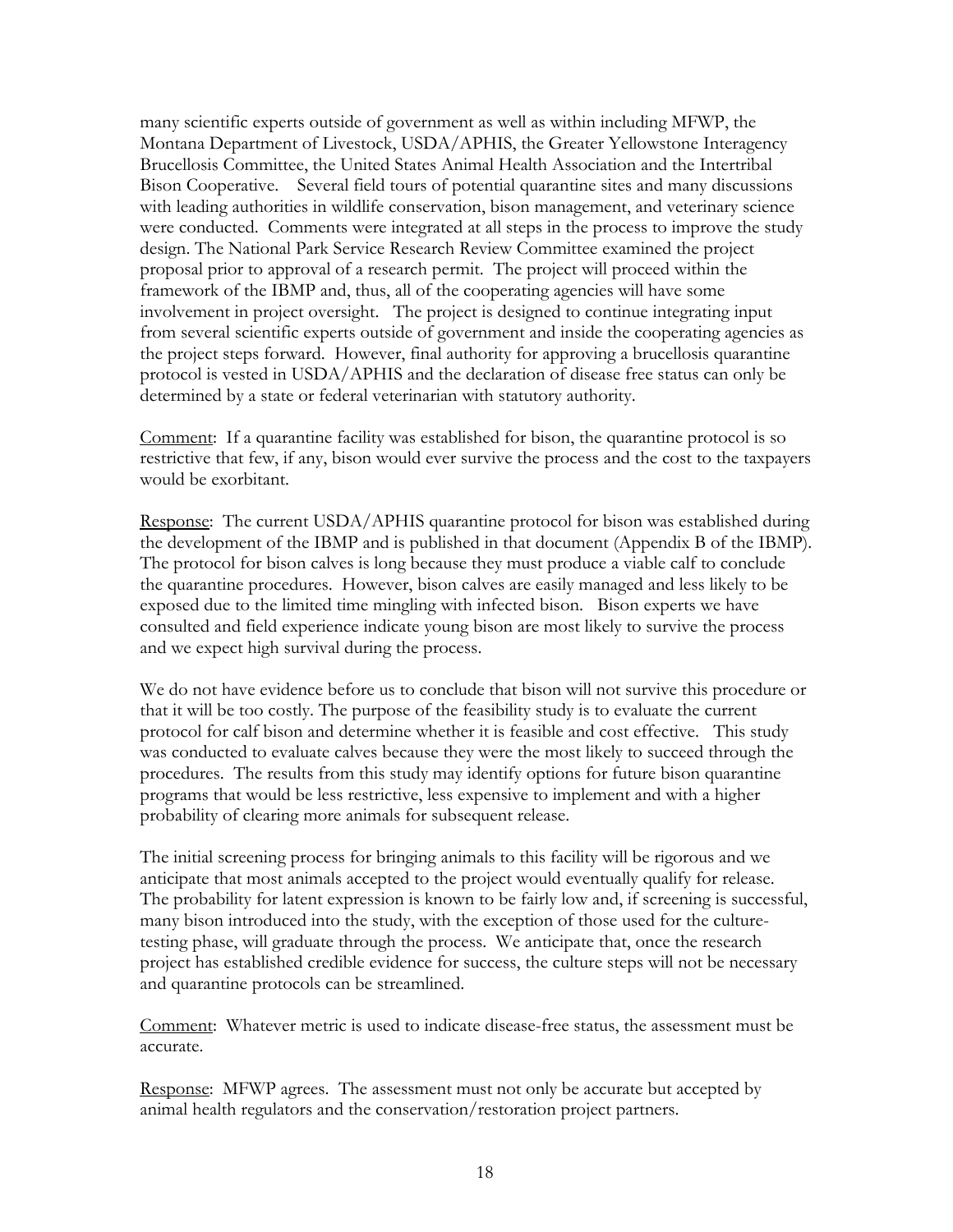Comment: The quarantine facility is not secure and bison could escape. When the facility was a game farm, elk would knock the fence down and escape.

Response: The project will operate in compliance with all of the requirements of a federally approved quarantine facility. The facility will be double fenced and the standards for the design of the fence were developed in consultation with people who are experienced in the management of ranched bison. The integrity of the existing fence has been examined and improvements will be completed before stocking the facility. The operation will include an emergency response protocol and the facility will be regularly staffed. Security measures will include boundary sensors and other technology to assist in monitoring fence-line activity.

### **Humane Treatment**

Comment: Animals held in quarantine must be treated humanely. Because the bison will be held for an extended period, quarantine could negatively affect animal health, wildness and behavior. A Humane Bison Handling Task Force was established and it submitted recommendations to the agencies, but compliance with the recommendations has been marginal.

Response: The proposed study would minimize handling, while achieving the goals and objectives of quarantine feasibility research. Bison brought to this facility will be monitored for health and well being during the entire quarantine process. Specialists with experience handling bison and many veterinarians from within and outside of government have already been consulted and will frequently be involved in animal management decisions and protocol development. Humane treatment and management of these bison is of primary importance to the success of this project.

Comment: The proposed "research" project violates the Animal Welfare Act. The Animal Welfare Act (AWA) is the primary federal law governing the use of animals in research, entertainment, and whose use affects interstate commerce. The AWA requires that "every research facility … shall register with the Secretary…" Furthermore, each "research facility" must establish a committee (referred to as an Institutional Animal Care and Use Committee) that oversees and evaluates research done at the "research facility." The MFWP, at present, is not registered as a research facility or organization and, therefore, cannot participate in the proposed "research" without violating federal law.

Response: The research facility is not managed by MFWP and is currently leased by USDA/APHIS so is registered with the Secretary. USDA/APHIS is the lead agency with primary authority and responsibility for the research facility including the oversight of the research by a USDA Institutional Animal Care and Use Committee in compliance with the Animal Welfare Act. USDA/APHIS is the primary agency governing the animal welfare act. MFWP's role will be to support this research cooperatively by providing transportation, technical counsel, manpower, equipment, and funding. MFWP does not propose to manage, control or lease the research facility but proposes to cooperate with USDA/APHIS as stated in the EA.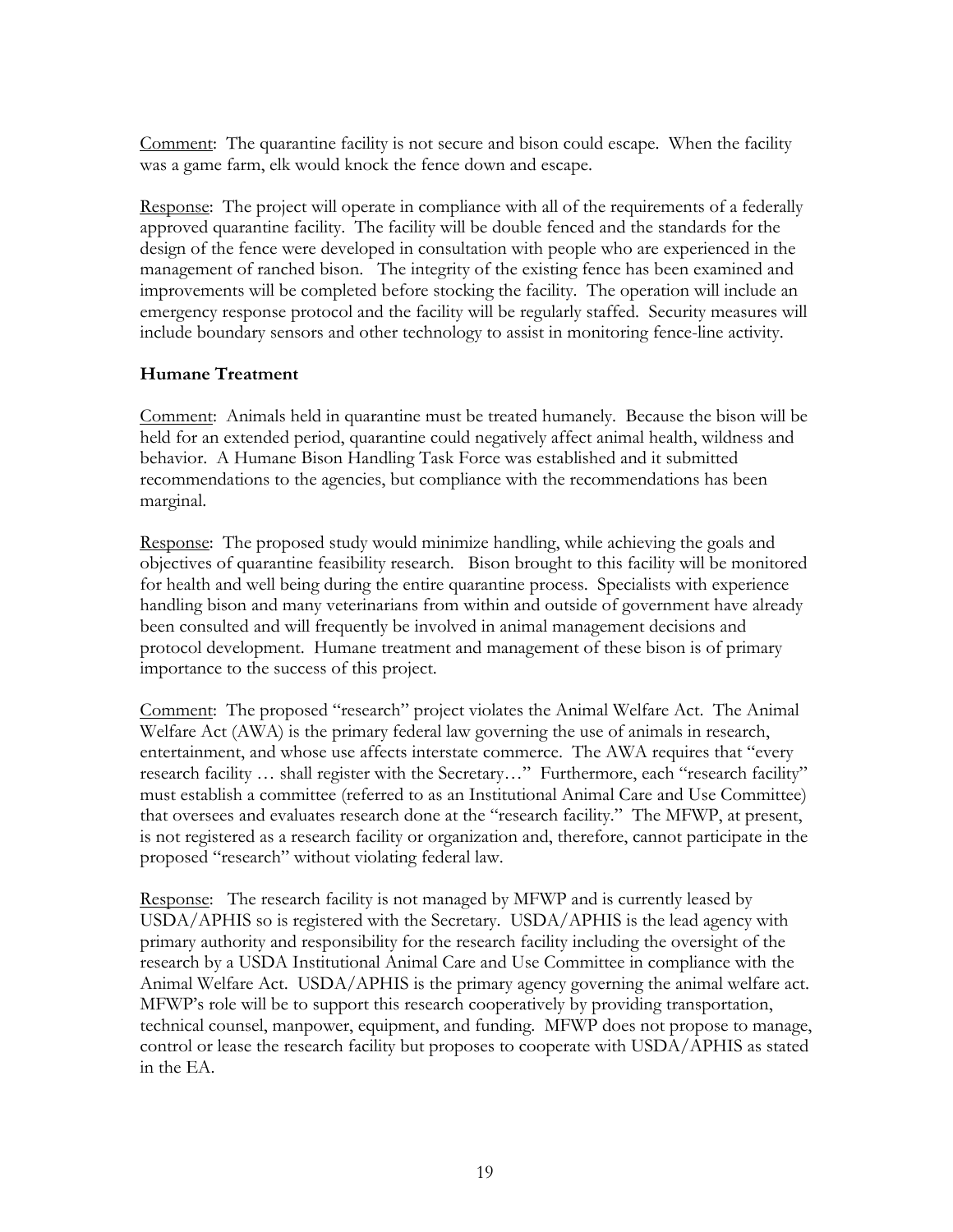### **Montana Environmental Policy Act/National Environmental Policy Act**

Comment: MFWP failed to conduct a public scoping process and failed to solicit public opinion on the merits or justification of implementing a quarantine program for bison.

Response: The MEPA regulations grant agencies discretion whether to schedule a scoping period prior to the preparation of an EA and MFWP elected to prepare the EA without scoping. In preparing the EA, MFWP benefited from the extensive public involvement associated with the development of the IBMP. Although it was not a scoping process, as defined by the MEPA regulations, MFWP had considerable discussion with other agencies and organizations, as described in the EA, prior to preparing the EA for public review and comment (Appendix B).

Comment: Several people requested an extension of the public comment period.

Response: The EA was released for public review on October 12, 2004 with public comment scheduled to close on November 11. On November 10, MFWP announced that the public comment period had been extended to November 24.

Comment: The Environmental Analysis is pre-decisional, inadequate and illegal because it failed to solicit public opinion, failed to evaluate and disclose the environmental effects or evaluate a full range of reasonable alternatives. Evaluate the quarantine program in its entirety through an EIS rather than segmenting its public review by phases.

Response: As noted in the ROD, the IBMP included provisions to evaluate whether a quarantine facility would be an appropriate component of the IBMP. It also included a commitment to complete additional NEPA/MEPA analysis to determine the design, location and operation parameters for a bison quarantine facility. The purpose of the proposed action is to evaluate the feasibility of the proposed quarantine protocols. It is not a proposal to implement a quarantine program and such a program proposal cannot be developed without benefit of the results of the proposed study. Additional environmental review will be prepared prior to making a decision to implement quarantine procedures. We solicited public comment through publication of a Draft EA. We think the current EA assessed the environmental impacts and a reasonable range of alternatives.

Comment: The agencies attempt to downplay the impacts of the proposed action by only evaluating Phase I of the research clearly constitutes an example of illegal segmentation.

Response: A decision to proceed to Phase II is contingent upon a successful outcome during Phase I. Additional environmental review will be completed prior to that decision. There are no decisions regarding Phase I that will obligate MFWP to move forward with Phase II or III. This research project is designed to examine uncertainty and as such needs to test various hypotheses in a stepwise process according to the scientific method. Consequently, the environmental review will also be completed incrementally.

Comment: The EA lacks direction about where the study will go if approved. Will more bison be captured in year three?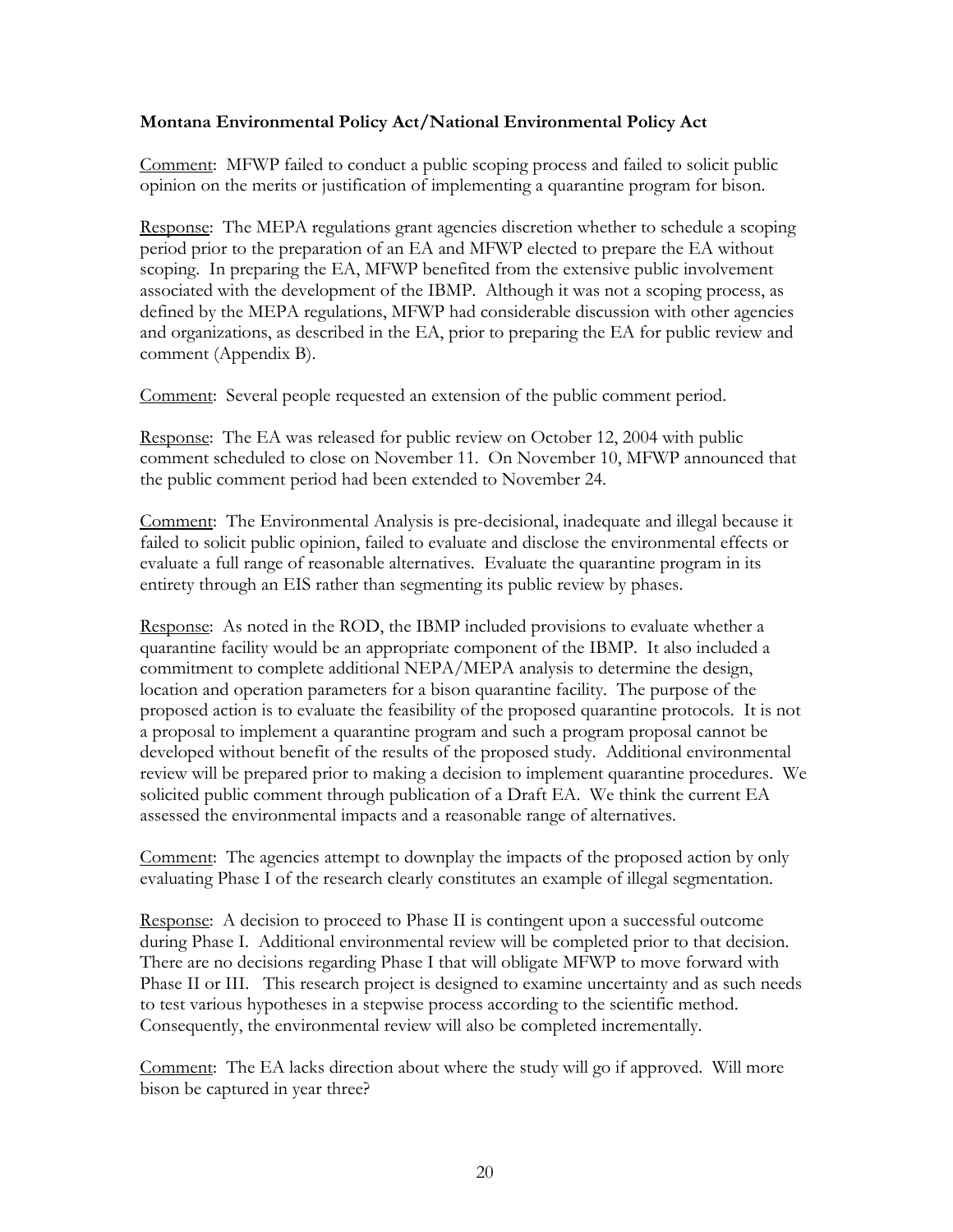Response: The EA is not the appropriate document to disclose finer details of the proposed quarantine feasibility study. The EA analyzed the impacts to the human environment associated with conducting Phase I of the project, which is contingent upon bison being available from capture operations. The study proposal outlines in more detail what steps will be considered in each phase of the hypothesis testing (a study plan is available at MFWP). The EA explains that a decision to proceed with the next research step depends on success in Phase I and results of the impact analysis associated with a decision to conduct Phase II and III. Additional environmental review would be completed prior to major changes to the project or a decision to amend the IBMP based on the results of the evaluation. This is outlined in section 2.4 "Identification of the Preferred Alternative".

Whether bison are captured in year 3 is dependent upon decisions made by the agencies according to the IBMP. Specific capture operations will not be conducted to perform this research but according to the management prescriptions outlined by the IBMP. The quarantine research project does not supersede previous decisions or the prescriptions outlined in the IBMP and would not prevent the eventual free ranging of bison in the GYA. If, at some time in the future, quarantine research or management programs are considered and developed by the agencies, quarantine could provide a sustainable non-lethal alternative for removing bison. Quarantine would be used in a manner that is consistent with the conservation of a wild bison herd in Yellowstone in accordance with the stated purpose of the IBMP. Conservation restoration projects would be considered when animals become available for slaughter under the provisions of the management plan and not at the expense of maintaining a viable Yellowstone bison herd.

Comment: The MFWP has illegally segmented the proposed action into separate parts to avoid preparing a more comprehensive EIS to provide a more detailed evaluation of the proposal's impacts. The claim that future study phases may or may not proceed depending on the outcome of Phase I is not a legitimate justification for failing to evaluate all impacts in a single document.

Response: The EA is tiered to the FEIS that was prepared for the IBMP. It is not possible to evaluate impacts associated with future and, as yet, unknown contingencies. Additional environmental review will be completed prior to any decision to proceed beyond Phase I. This research project is designed to examine uncertainty and as such needs to test various hypotheses in a stepwise process according to the scientific method. The environmental compliance produced to evaluate a scientific method for a research project is hypothesis driven and meaningful environmental reviews for Phase II and Phase III are dependent upon the results of hypotheses tested during Phase I. Once again, there are no decisions regarding Phase I that will obligate MFWP to move forward with Phase II or III.

Comment: The proposed action is clearly inconsistent with the terms of MEPA because MFWP failed to justify the need for the proposed action; failed to consider a reasonable range of alternatives; and, failed to evaluate the full range of potential impacts. Moreover, under the MEPA implementing regulations, an EIS is clearly required to properly evaluate the full range of impacts inherent to the proposed action.

Response: As noted in the ROD, the IBMP included provisions to evaluate whether a quarantine facility would be an appropriate component of the IBMP. The EA notes that,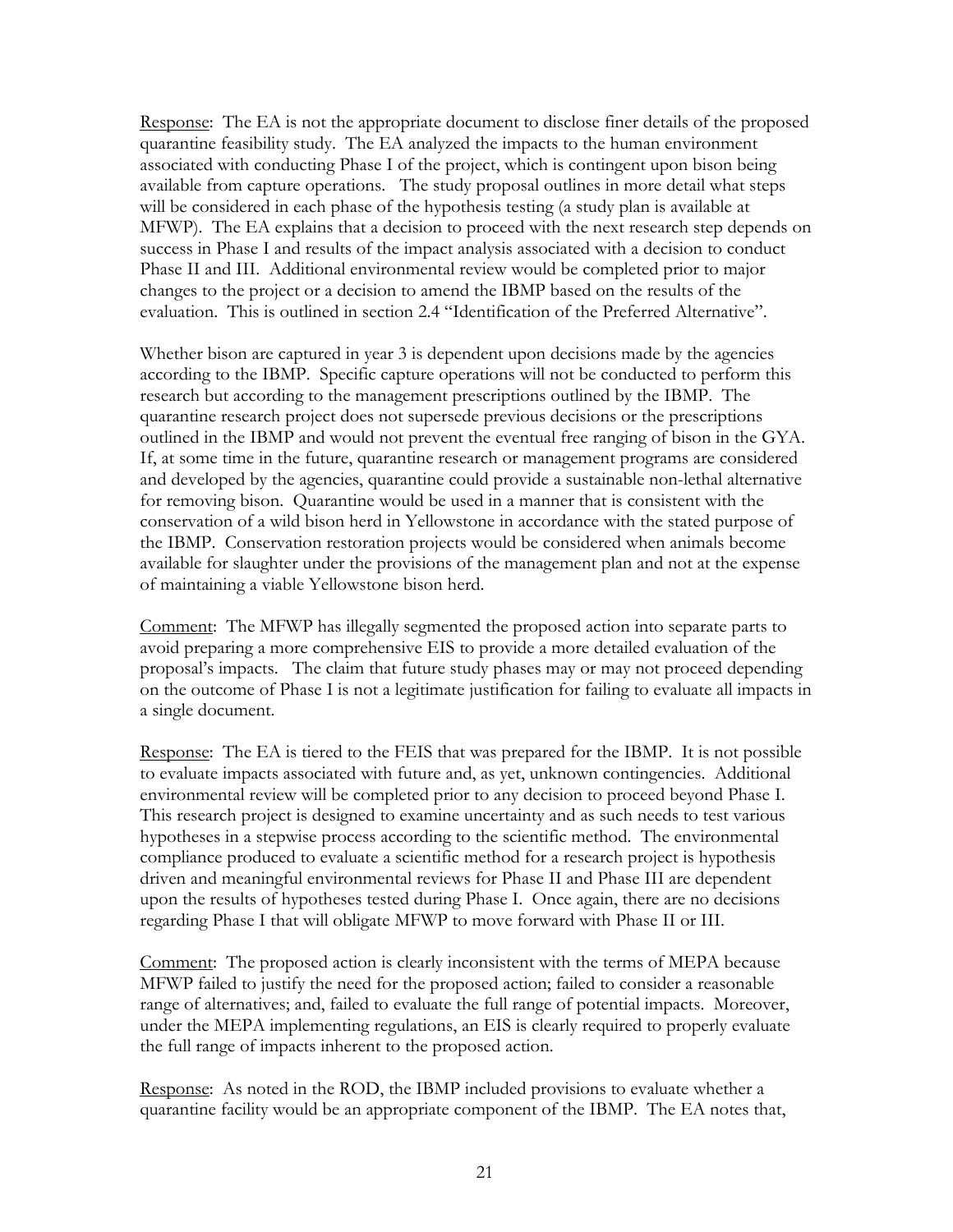prior to the development of a science-based quarantine program some preliminary research is needed to test various steps toward developing an appropriate science-based quarantine protocol and to quantitatively evaluate the risks associated with quarantine programs. The FEIS for the IBMP evaluated the concept of including the quarantine as a component of the IBMP. The EA disclosed the impacts associated with the evaluation of the feasibility of the quarantine protocol. Additional environmental review will be conducted prior to any decision to amend the IBMP to include quarantine at which time alternative approaches to implementation will be evaluated and impacts associated with that decision would be disclosed.

Comment: The EA did not disclose cumulative effects of the proposed action relative to other bison management actions, including the proposed hunt and other bison research that is occurring at the Brogan facility. The agency needs to start considering the cumulative impacts of its actions, and providing some semblance of baseline scientific knowledge on what is happening so the public can make better informed decisions.

Response: All of the actions referenced are occurring within the context of the IBMP and the effects were analyzed in the FEIS. Cumulative effects of the impacts to the human environment associated with this project were identified under each of the alternatives in the EA.

Comment: A very recently passed Congressional spending package included \$864,000 money for this quarantine facility near Gardiner, MT. This implies that the placement and operation of the quarantine facility was predetermined.

Response: Appropriations were made for quarantine programs in 1997 and these USDA/APHIS funds were not expended. A federal appropriation does not require that the money be expended. The resources referred to is an allocation to the Montana Department of Livestock. Although listed as quarantine funds, this is an annual appropriation to Montana for implementation of state management activities under the IBMP. This appropriation can be used for many activities including, but not exclusively, for quarantine. Funds from this appropriation will not be allocated to this activity until a final record of decision has been posted. In addition, the President has not signed the budget bill and the disbursement of federal funds to appropriate federal agencies has not taken place. The inclusion of monies in the federal budget to support bison management in Montana does not require MFWP to make a decision to proceed with the study.

Comment: Since this is a captive program created and totally funded by the federal government NEPA requirements should be in force and a complete EIS procedure followed for the siting and operation of the quarantine facility. The potential effects are on a bison herd on federal lands and are of national importance and a full environmental impact statement that reveals the consequences for bison should be available for public scrutiny.

Response: The purpose of the proposed action is to evaluate the feasibility of the proposed quarantine protocols. To the extent that the study affects a public bison herd on federal lands, those affects already have been evaluated in the Environmental Impact Statement that was prepared for the IBMP. If the evaluation is successful, the agencies likely will consider incorporating a quarantine protocol into bison management. Prior to any decision to amend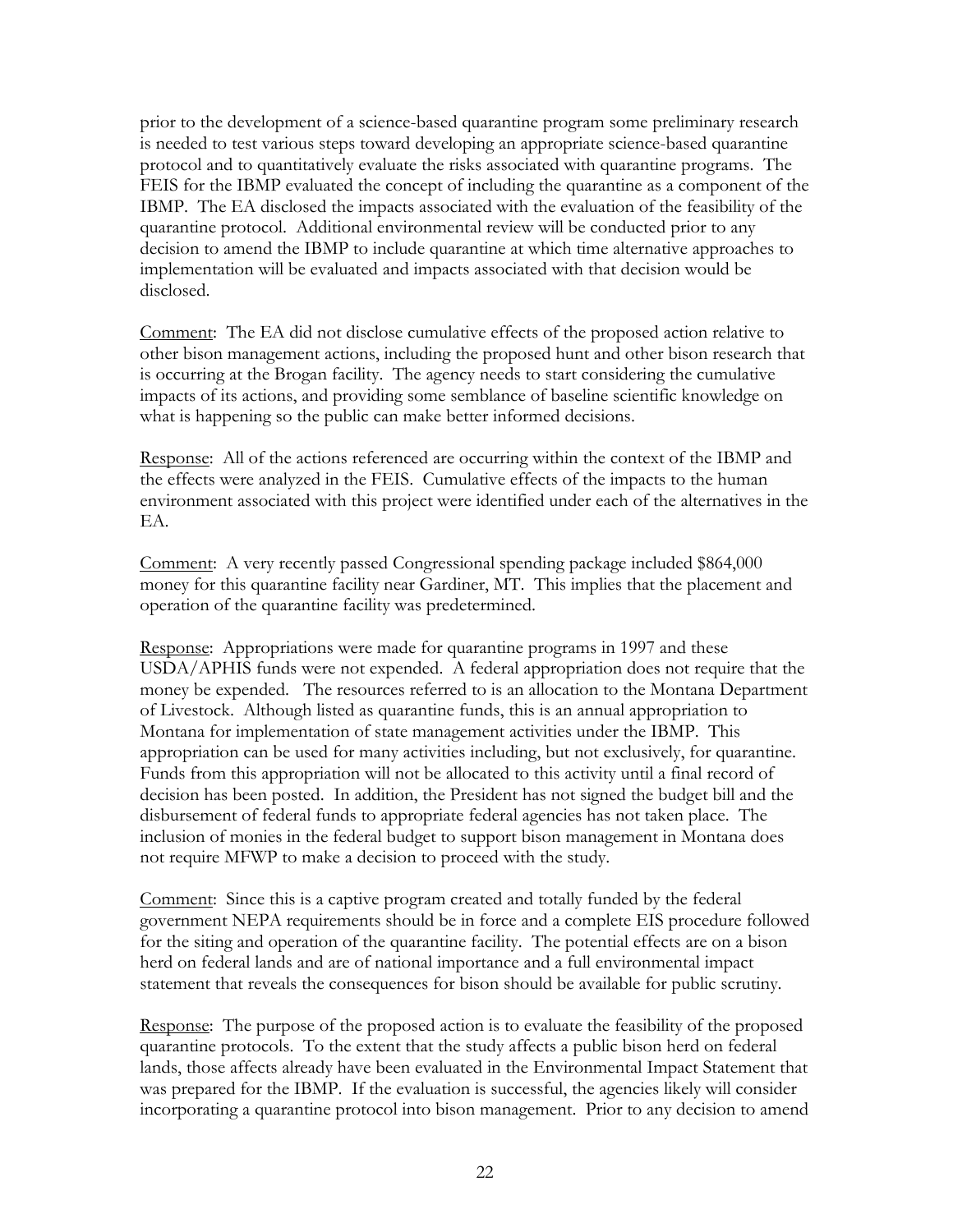the IBMP, the agencies will prepare additional analysis, pursuant to the Montana and National Environmental Policy Acts.

Comment: The Environmental Analysis did not evaluate methods and locations for subsequent release of disease-free bison.

Response: The EA addressed impacts associated with Phase I of the study. Decisions to advance the study to Phase II and III or release animals from the study are dependent upon findings from this study phase. Any decision to advance the study will be supported with an appropriate environmental review.

Comment: USDA/APHIS did not evaluate the environmental impacts of a quarantine facility under the National Environmental Policy Act.

Response: USDA/APHIS determined that its decision to participate in the feasibility research is categorically excluded from environmental review under NEPA and documentation for their determination is included in the administrative record. A copy of the Cat-Ex produced can be obtained from the USDA/APHIS.

### **Bison Re-Introductions**

Comment: Where will quarantined publicly owned wild bison be released and how they will be managed once they get there? Where are these locations? What are the regulatory hurdles and how can they be expected to play out over time and in cost? What caveats apply for the direction, duration and sources of funding that future work will entail? We see no need to study the feasibility of wild bison quarantine unless MFWP can clearly articulate where these bison will go and how they will be managed when they get there.

Response: MFWP agrees that all of these questions are relevant and will be considered prior to any decision to include quarantine procedures into the management plans and how Yellowstone bison relate to a broader bison conservation strategy. However, MFWP and the other agencies do not feel it is necessary or efficient to initiate a more comprehensive environmental review to address these issues until there is a higher level of assurance that there is a feasible quarantine procedure to certify disease-free bison. It is essential that data from Phase I of this study be considered in the analysis of the environmental effects of future actions.

The cooperating agencies are committed to locating suitable restoration sites for the study bison. A procedure has been outlined for this step and that process will determine the best sites available for restoration projects depending upon some specific criteria established by the agencies. Furthermore, the Interagency Tribal Bison Cooperative has already indicated an interest in using these bison for restoration projects on Native American lands. MFWP cannot know nor can it commit to the ultimate destination of disease-free bison until that decision process established in the study proposal has been conducted and the environmental reviews are completed. This process will take place concurrent with the study so that decisions for restoration projects are not necessary for at least three years after the implementation of Phase I.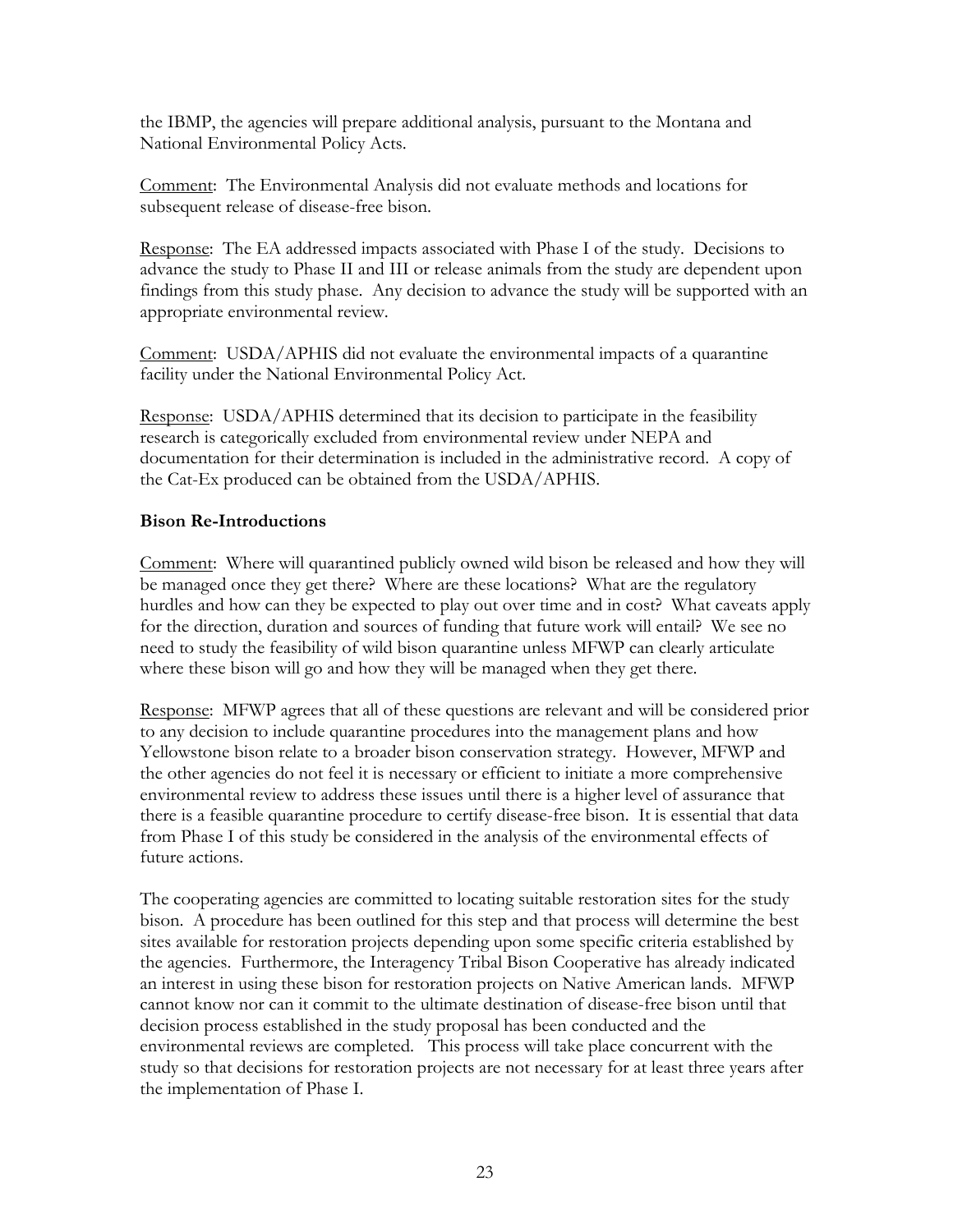Comment: Should the process of certifying Yellowstone bison as disease-free be successful and a relocation plan be developed, healthy bison must be destined for public or tribal land habitats where they remain in the public trust under the authority of federal, state or tribal wildlife management agencies. Bison should not be transferred from the public domain to private control.

Response: The cooperating agencies are committed to locating suitable restoration sites for the study bison. A procedure has been outlined for this step and that process will determine the best sites available for restoration projects depending upon some specific criteria established by the agencies. Furthermore, the Interagency Tribal Bison Cooperative has already indicated an interest in using these bison for restoration projects on Native American lands. MFWP cannot know nor can it commit to the ultimate destination of disease-free bison until that decision process established in the study proposal has been conducted and the environmental reviews are completed. This process will take place concurrent with the study so a siting decision is not required for at least three years following the implementation of Phase I.

MFWP agrees that disease-free bison should be used to augment other existing public bison herds, augment tribal herds, used as seed stock for new public bison herds or returned to YNP. MFWP does not support transferring publicly owned bison for commercial ventures.

Comment: The long-term goal of conserving bison by relocating them to portions of their former range would be better served using source populations other than Yellowstone.

Response: The purpose of the proposed action is to evaluate the feasibility of the proposed quarantine protocols. If, at some time in the future, the IBMP is amended to include quarantine procedures, quarantine then would provide a non-lethal alternative for removing bison.

There are few suitable source stocks for reintroductions at this time. There are 13 conservation herds available for consideration (Boyd 2003). Most of these are very small in size and could only provide a few animals. Most have been behind fence for many generations and have not been subject to natural forces of selection but selectively managed by humans. Several of these herds are genetically depauperate. Many of the current conservation bison herds are also plagued with domestic cattle genes. Halbert (2003) has identified Yellowstone and Wind Cave bison as the most genetically diverse and pure plains bison conservation herds in North America. The current population at Wind Cave is only 350 animals and could not provide any surplus animals this past year.

Two very large plains bison herds with expanding populations are Yellowstone and the Jackson herds found within the GYA. These herds are exposed to brucellosis but we believe this disease concern can be overcome through an appropriate quarantine procedure. From the conservation perspective (naturally managed, genetically appropriate and numerically robust), Yellowstone bison are an ideal source herd once declared brucellosis free through an accepted bison quarantine program.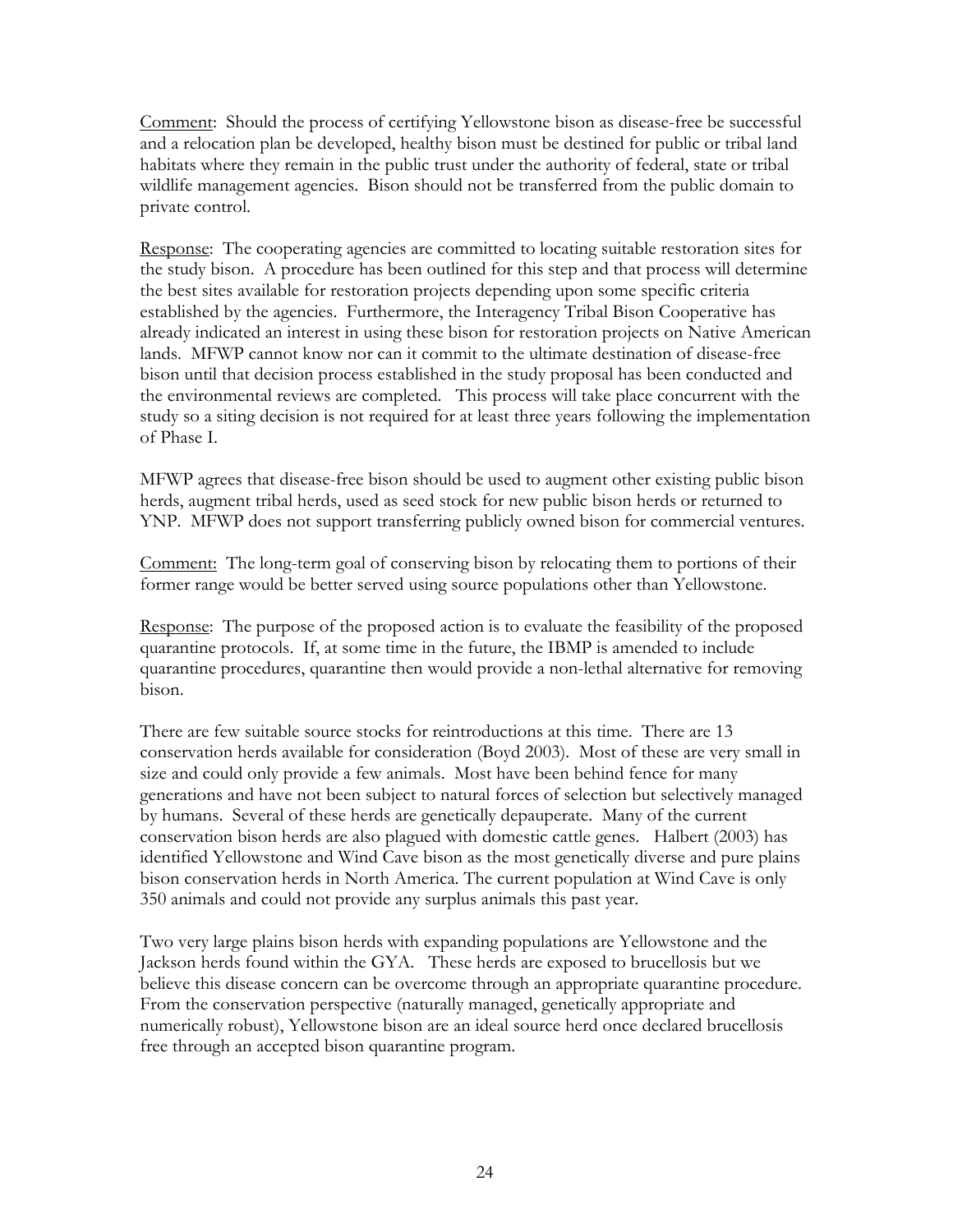#### **National Bison Conservation Strategy**

Comment: A quarantine facility may eventually produce brucellosis-free genetically sound bison as seed stock for approved conservation herds outside of YNP. Although bison relocation and management authorities are not addressed in this assessment, it is not too early to begin advocating for this critical conservation decision for relocated bison.

Response: If the feasibility study is successful and if the agencies agree to consider the development of a larger quarantine program, those issues will be addressed through corresponding environmental reviews. The agencies have been discussing and considering the regulations, rules and authorities that apply to restoration projects and found that these can vary from country to country, state to state, land management jurisdictions or on Native American lands. Until a specific restoration project is identified through the proposed selection process, MFWP cannot know what management authorities; regulations or rules may apply to the restoration project. Each restoration project will bring its own unique set of conditions and subsequent environmental issues to be analyzed. That is why it is not possible to anticipate these scenarios and prepare these compliance documents in advance of Phase I. We anticipate that our comprehensive selection process to identify suitable sites will consider the regulatory aspects of each project and address them accordingly.

MFWP and many other agencies agree that we need to consider long-term strategies for bison conservation in North America. There is increased interest in bison restoration expressed by many groups and the IUCN bison specialist group has already considered developing a conservation strategy for North America. The proposed quarantine feasibility study may yield valuable information to support these efforts and could provide some animals from a robust bison population to pilot some restoration projects following the guidelines and prescriptions IUCN has established for restoration projects. However, this first research step to test quarantine protocols is necessary before we can advocate for a larger conservation program or make many of those critical conservation decisions.

Comment: There is no unified conservation plan for bison in North America and the future of bison conservation depends on restoration of disease-free bison to habitats suitable for their long-term occupancy. There is public support for the concept of establishing additional populations of bison, using the Yellowstone herd as a source herd, across the continent and then considering the entire population as a meta-population, with appropriate management actions.

Response: MFWP and many other agencies agree that we need to consider long-term strategies for bison conservation in North America. There is increased interest in bison restoration expressed by many groups and the IUCN bison specialist group has already considered developing a conservation strategy for North America. The proposed quarantine feasibility study may yield valuable information to support these efforts and could provide some animals from a robust bison population to pilot some restoration projects following the guidelines and prescriptions IUCN has established for restoration projects. However, this first research step to test quarantine protocols is necessary before we can advocate for a larger conservation program or make many of those critical conservation decisions.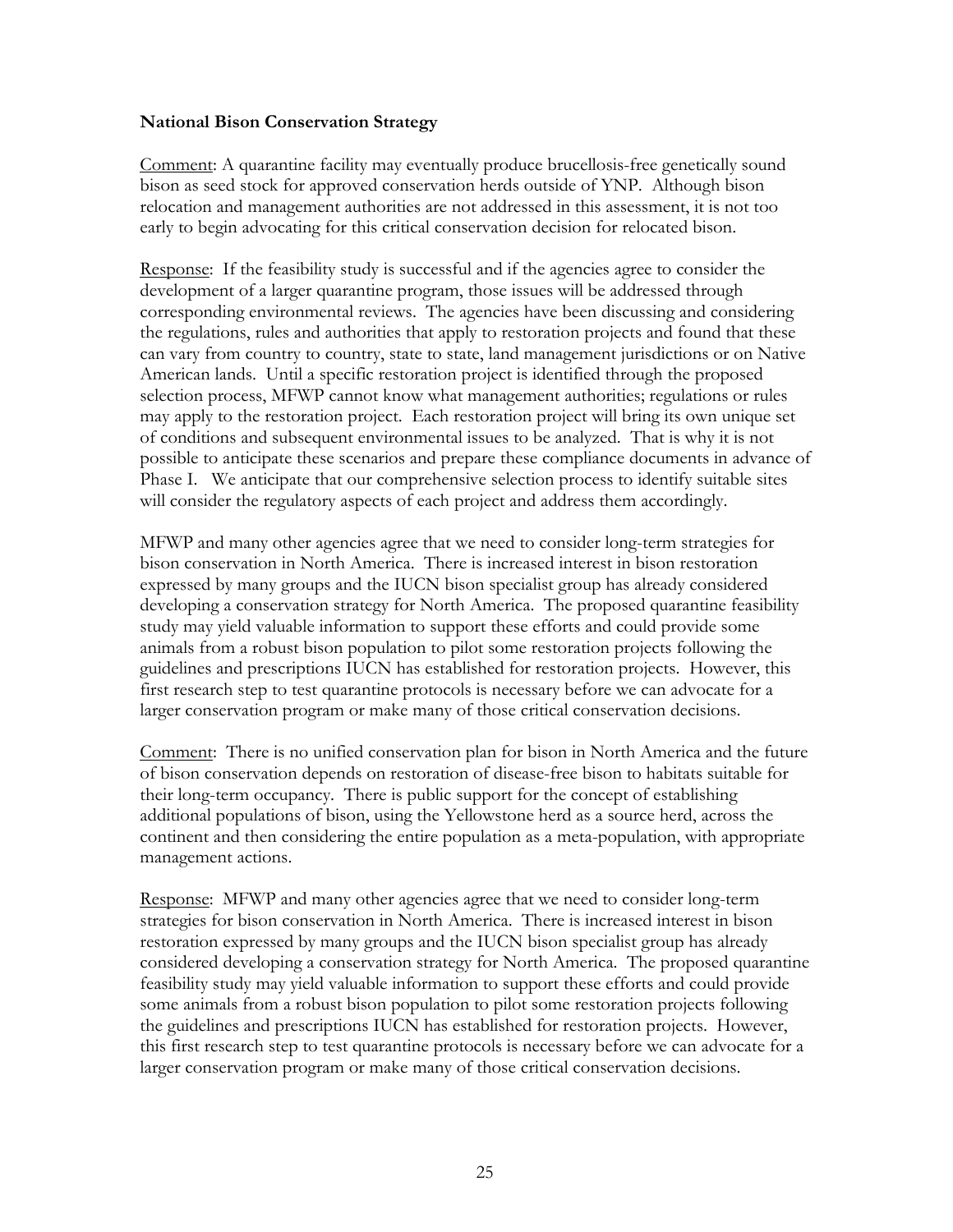The purpose of the proposed action is to evaluate the feasibility of the proposed quarantine protocols. A unified bison conservation plan for North America is beyond the scope of the feasibility study. To the extent that it is within the scope of the authority of the cooperating agencies, issues related to a unified conservation plan would be addressed in the environmental review of any decision to incorporate quarantine procedures into the IBMP. Amending quarantine procedures into the IBMP should increase the chance for success in the conservation and restoration of bison in North America while maintaining a viable population of bison in the Yellowstone ecosystem.

### **Livestock Management**

Comment: In the ROD for the Management of Yellowstone Bison, the State of Montana committed to ensuring 100% vaccination of all cattle in the conflict zone. To date, we are not aware of any data provided to the public regarding the level of compliance with this vaccination goal.

Response: Vaccination of cattle outside of Yellowstone is beyond the scope of this EA. Two cattle herds graze seasonally on private lands in Zone 2 in the West Boundary Area. The operator of one herd resides in Idaho and grazes cattle on his own property. A Certificate of Veterinary Inspection (CVI) and a Montana importation permit are required for this operator to graze cattle on his property in Montana. Montana law requires all vaccination eligible female cattle imported into Montana are official calfhood vaccinates (OCV) against brucellosis. This owner also operates in compliance with a plan administered by the Idaho State Veterinarian that requires testing of the test-eligible cattle upon return to Idaho. The other operator is a Montana resident who leases private land. Department of Livestock and the operator have developed a herd plan. Although the plan has not yet been finalized, the operator operates in compliance with it. The herd plan requires calfhood vaccination of all eligible cattle and annual testing of all test-eligible cattle grazing in the West Yellowstone Area. The agencies are working with the operators to develop herd management plans for cattle that graze in the vicinity of the North Boundary area.

### **Risk to the Livestock Industry**

Comment: Bison quarantine facilities should not be permitted outside of the park because it extends the quarantine and testing area further into cattle producing areas impacting the ranchers greater than before.

Response: The quarantine feasibility study will take place within the broader framework of the IBMP and with the concurrence of all of the cooperating agencies, including the Montana State Veterinarian and USDA/APHIS. The facility will not pose a risk to ranchers in the area. Bison coming to the facility are aggressively screened to be serologically negative for brucellosis and will be contained in a double fenced facility with aggressive security measures in place to monitor the animals.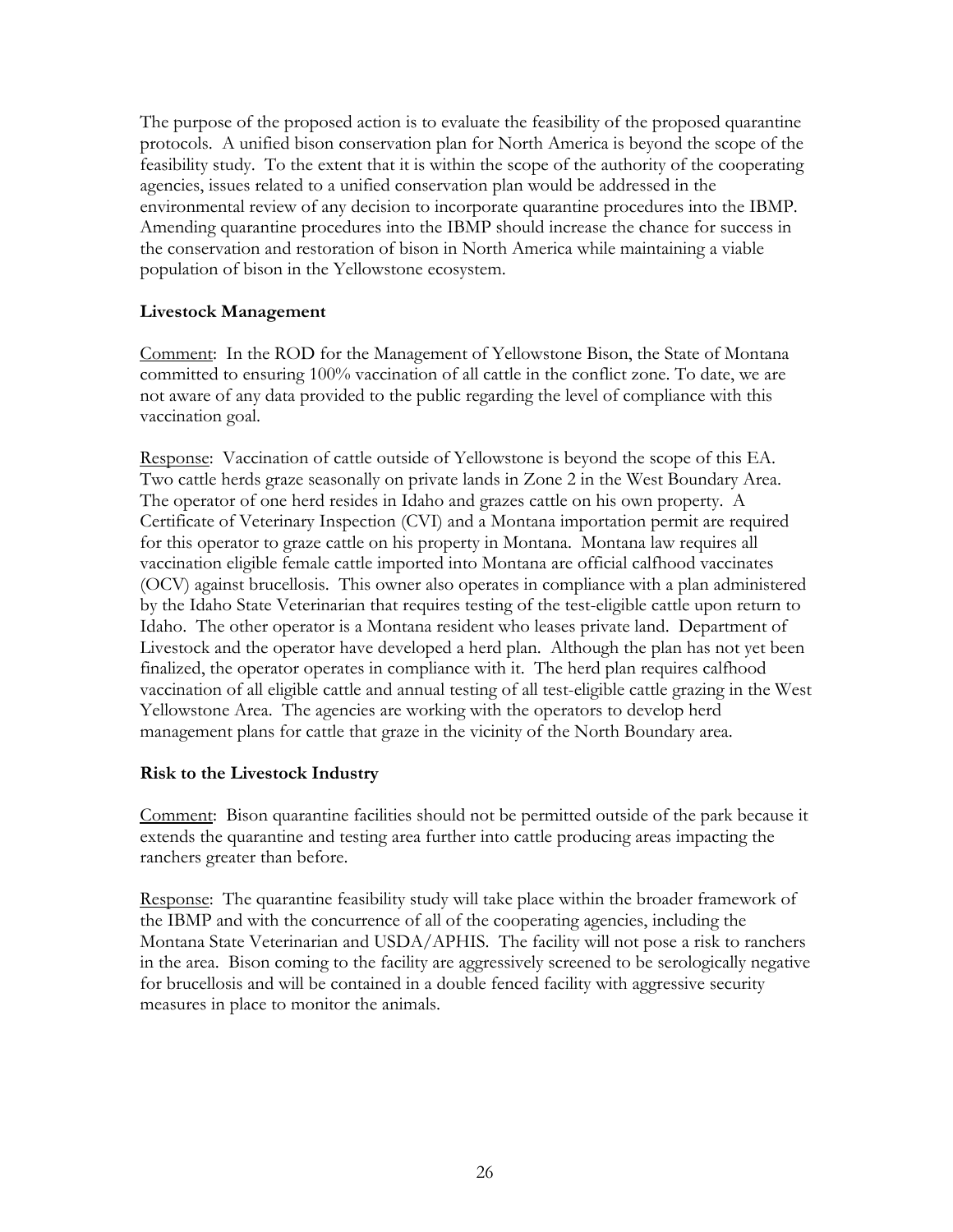# **Migration Route**

Comment: The quarantine facility is located on bison winter range and astride a potential bison migration corridor to public land at Dome Mountain. The location precludes the establishment of wild bison on the east side of the Yellowstone River.

Response: The quarantine facility is located on private property and on lands that are outside the bison management zone defined by the IBMP. Bison are not allowed to migrate into this area according to the current management plan. Amendments to the IBMP would be required to make those lands and the public land at Dome Mountain available for bison. Such a proposal is beyond the scope of this project to evaluate bison quarantine procedures.

Comment: The proposed quarantine facility is located right in the heart of critical wild bison and elk winter habitat on the northern range. This is also a critical migration corridor for a variety of wildlife. It appears the MFWP, in cooperation with the Animal Plant and Health Inspection Service (APHIS), is proposing to maintain or establish what could be described as a game farm and/or feed ground that may significantly impact a variety of wildlife and their access to critical habitat.

Response: The proposed quarantine facility is located on private land that previously was operated as a game farm. Existing improvements will be adapted for the purpose of the feasibility study. Any impacts on elk migration or other impacts to wildlife and access to critical habitats have been in effect since the establishment of the game farm. No additional impacts are expected as a result of the feasibility study.

### **Habitat**

Comment: Anecdotal evidence from relocated buffalo herds and common sense indicate that the exposure rate for brucellosis will naturally decrease over time if buffalo are provided more habitat in which to spread out. For example, elk on feedgrounds in Wyoming test 17 to 60 percent positive for brucellosis exposure while elk utilizing natural habitat outside of feedgrounds test between 0 and 2 percent positive for brucellosis exposure. Brucellosis is a disease that is spread primarily because animals are congregated in confined areas. Habitat expansion is a proven technique in reducing exposure to brucellosis.

Response: The purchase of habitat for bison is beyond the scope of this EA. MFWP understands that unnatural concentrations of elk and bison on artificial food sources on the National Elk Refuge contribute to the rate of brucellosis infection in those herds. MFWP also understands that either unnatural concentrations or other circumstances that contribute to frequent exposure are necessary to maintain infection in an elk herd. MFWP has frequently expressed these views in public forums and published much of the information about managing brucellosis in elk through habitat programs.

Bison ranging within the Yellowstone system are not fed and with the rare exception of the transboundary areas already naturally distribute themselves among suitable habitats. However, MFWP is not aware of any information to support the suggestion that acquisition of additional habitats would cause reduced rates of exposure and infection among Yellowstone bison.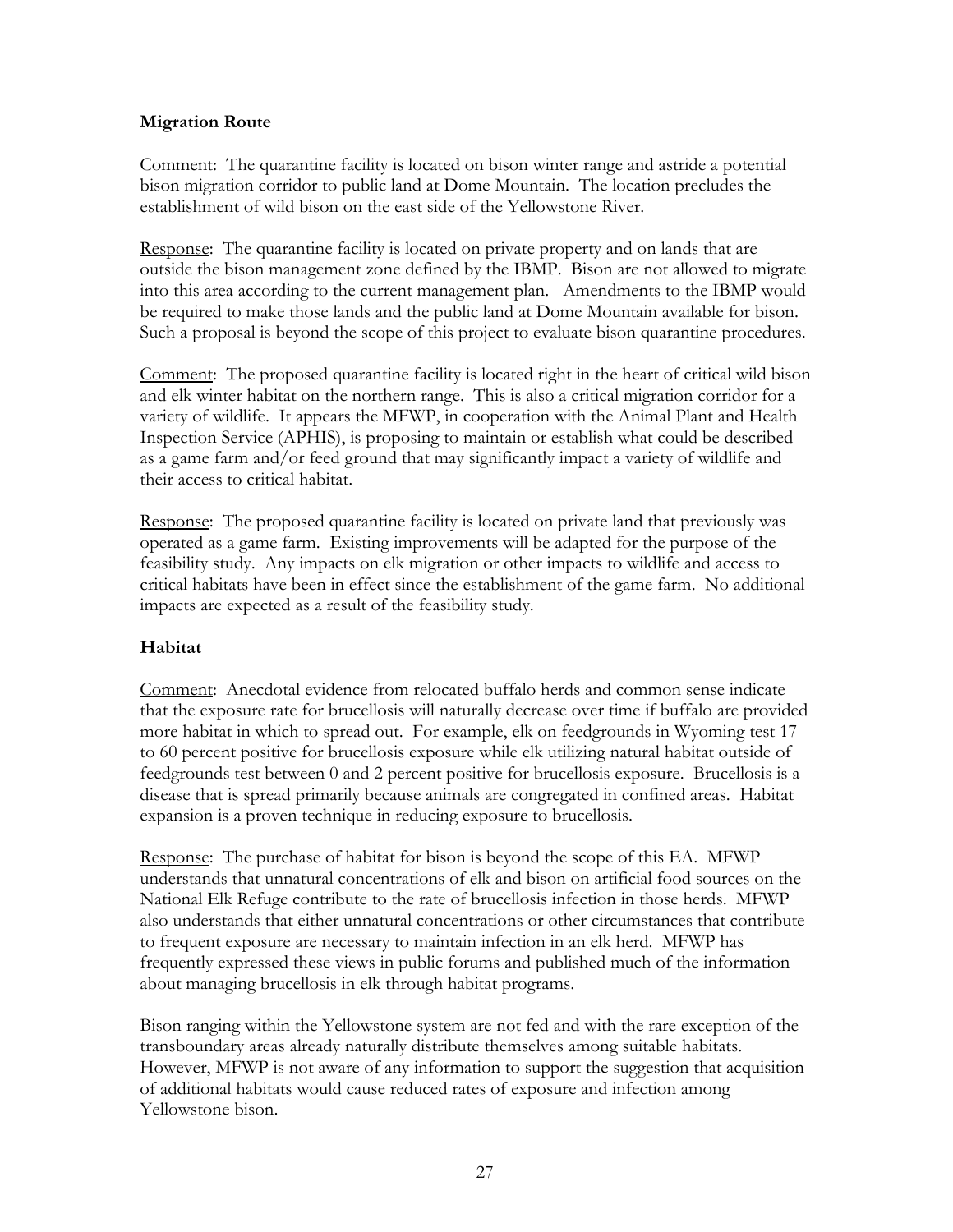Some of the suitable bison habitat outside of Yellowstone is privately owned and not available for purchase. Should a landowner be willing to sell those properties then a habitat purchase could be considered by the managing agencies.

Comment: In Montana, natural quarantine through habitat access has worked for elk, as compared to the feed grounds and vaccination programs implemented in Wyoming. These opportunities for wild bison recovery and conservation in the Greater Yellowstone Area must not be sacrificed by this quarantine/population control proposal.

Response: MFWP is not aware of any opportunities to naturally quarantine bison through habitat access. With habitat expansion, cows and calves would continue to move in groups. Susceptible bison would continue to be exposed to infected bison. The potential for free association between infected bison and susceptible cattle would significantly increase and the capability to manage for temporal and spatial separation of bison and cattle would significantly decrease. Implementation of quarantine would not affect the current distribution of bison or impact their ability to utilize existing habitats according to the management prescribed in the IBMP.

Comment: What would be best for bison now would be for them to be free over a wide range of land without contact with rancher's cattle. The ranchers do not own all the land in Yellowstone, they just act like they do and lately the government is acting like they do.

Response: The spatial-temporal separation of bison and cattle is addressed in the IBMP. The purpose of the proposed action is to evaluate the feasibility of the proposed quarantine protocols. Change from current land use allocation of public land or acquisition of private lands to dedicate more habitat for bison is outside the scope of the proposed action.

Many ranchers and other Montana citizens do own land adjacent to Yellowstone Park. MFWP is obligated by statute to address wildlife damage to private property and works diligently to maintain a cooperative atmosphere between landowners, whose livelihood comes from the land, and our agency to ensure tolerance and acceptance for wild animals. It is by nurturing this acceptance that we maintain wildlife populations throughout our state.

Comment: The EA appears premature in light of the many other studies or management protocols underway or soon to be implemented. For instance, Dr. Cormack Gates is under contract with YNP to determine the body of scientific and cultural knowledge that exists pertaining to bison dispersal and movement in the Greater Yellowstone Ecosystem (GYE).

Response: We do not consider the proposal for the quarantine research to be premature and this methodology has been in existence for nearly 100 years. Its application in the GYA has been discussed carefully for decades. The IBMP took 10 years to complete and already considered the ecological consequences of removal of bison for slaughter research or quarantine. Now is the appropriate time to conduct specific research to advance an idea that has been discussed at length.

Additional ecological and scientific data will be considered but there are always uncertainties in management decisions. New information relative to ecological effects will be more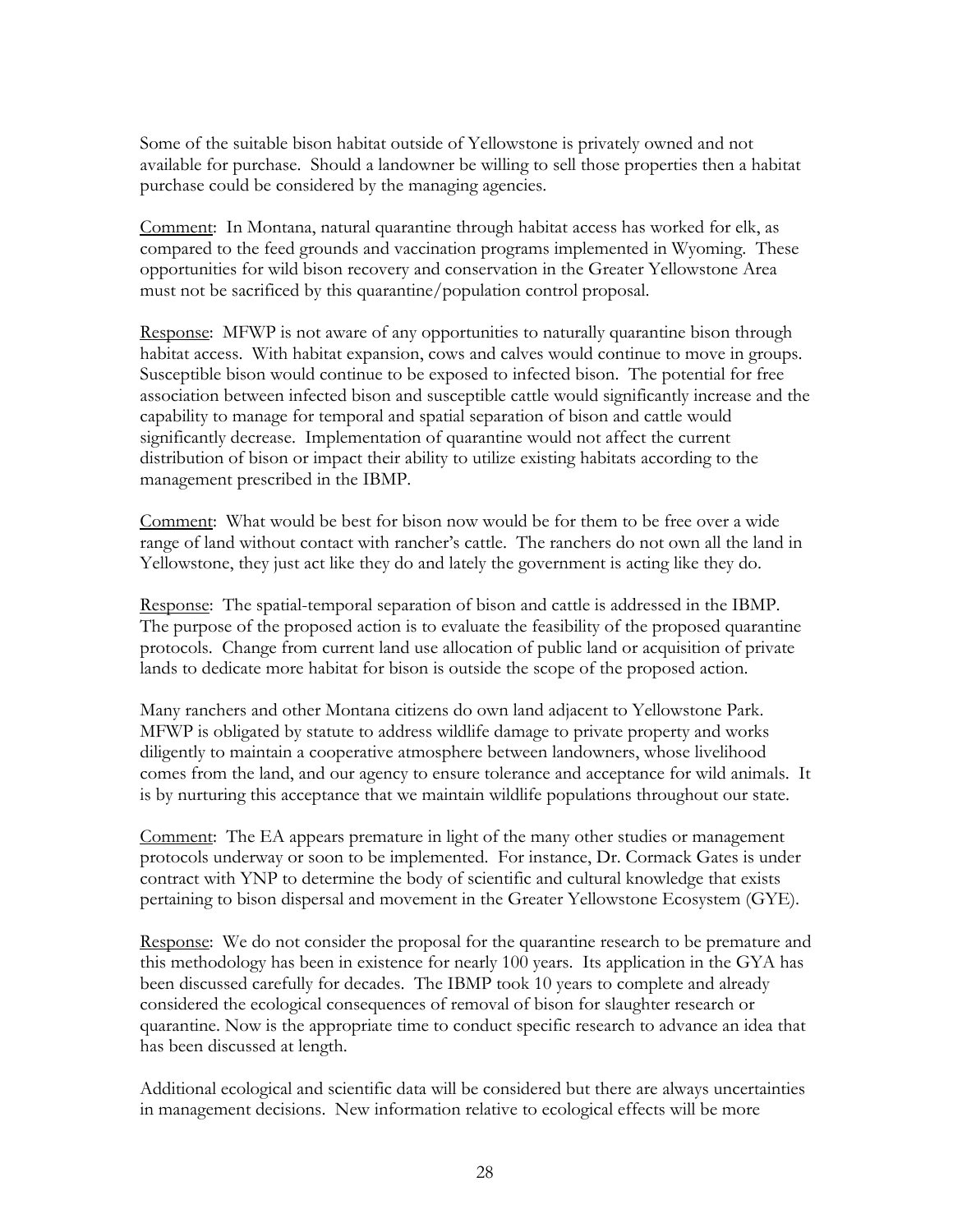relevant to the larger management decisions discussed in the IBMP. Dr. Cormack Gates has been consulted and we do not anticipate significant changes in our understanding of the ecology of bison. MFWP agrees that results from new ecological studies should be used to revise the population target or the boundaries of bison management zones. Irrespective of the issue of brucellosis, bison management plans for Montana must include provisions to manage bison numbers and distribution in the GYA. Quarantine, if implemented, would be one management tool useful for accomplishing that purpose while meeting other conservation objectives.

Comment: Please discuss a brucellosis-proof habitat and livestock management planning alternative in detail allowing for wild bison movements to identified elk ranges in the Greater Yellowstone Area.

Response: The purpose of the proposed action is to evaluate the feasibility of the proposed quarantine protocols. The Federal FEIS for the IBMP analyzed eight alternatives, including a minimal management alternative. If implemented, this alternative would have provided for the largest bison distribution, while still meeting all of the other objectives of the IBMP. The state managed elk winter ranges in the Greater Yellowstone Area lie beyond the boundaries defined for the minimal management alternative. It is not possible to permit bison to migrate that far and ensure temporal and spatial separation of bison and cattle. It also would not be possible to ensure against the risk of extensive damage to private property.

Comment: It seems that nearly 300,000 acres of potential habitat, mostly publicly owned, lies vacant of wild bison, only because we will not let them access this area. If no more than 400 cattle were simply moved to equitable alternative pastures away from the border of Yellowstone, with fair compensation for the trouble, there would be no buffalo-brucellosis issue around Yellowstone Park.

Response: The distribution of bison is defined by the IBMP. The decision to implement the IBMP was supported with a Federal and a State FEIS. Removing cattle from these areas is beyond the scope of this study.

### **Endangered Species**

Comment: There is also a failure to consider, disclose and evaluate the impacts of removing a significant food source for threatened grizzly bears, bald eagles, grey wolves and other listed species that depend on bison for their survival.

Response: Impacts to threatened and endangered species were evaluated in the FEIS for the IBMP and the concept for the quarantine evaluation is within the scope of that analysis. The bison used for this project will be those captured during the routine implementation of the IBMP and not specifically for this project. There will be no additive impacts not already addressed in the FEIS.

Comment: The bison quarantine may attract bears and potentially lead to an increase in human conflicts.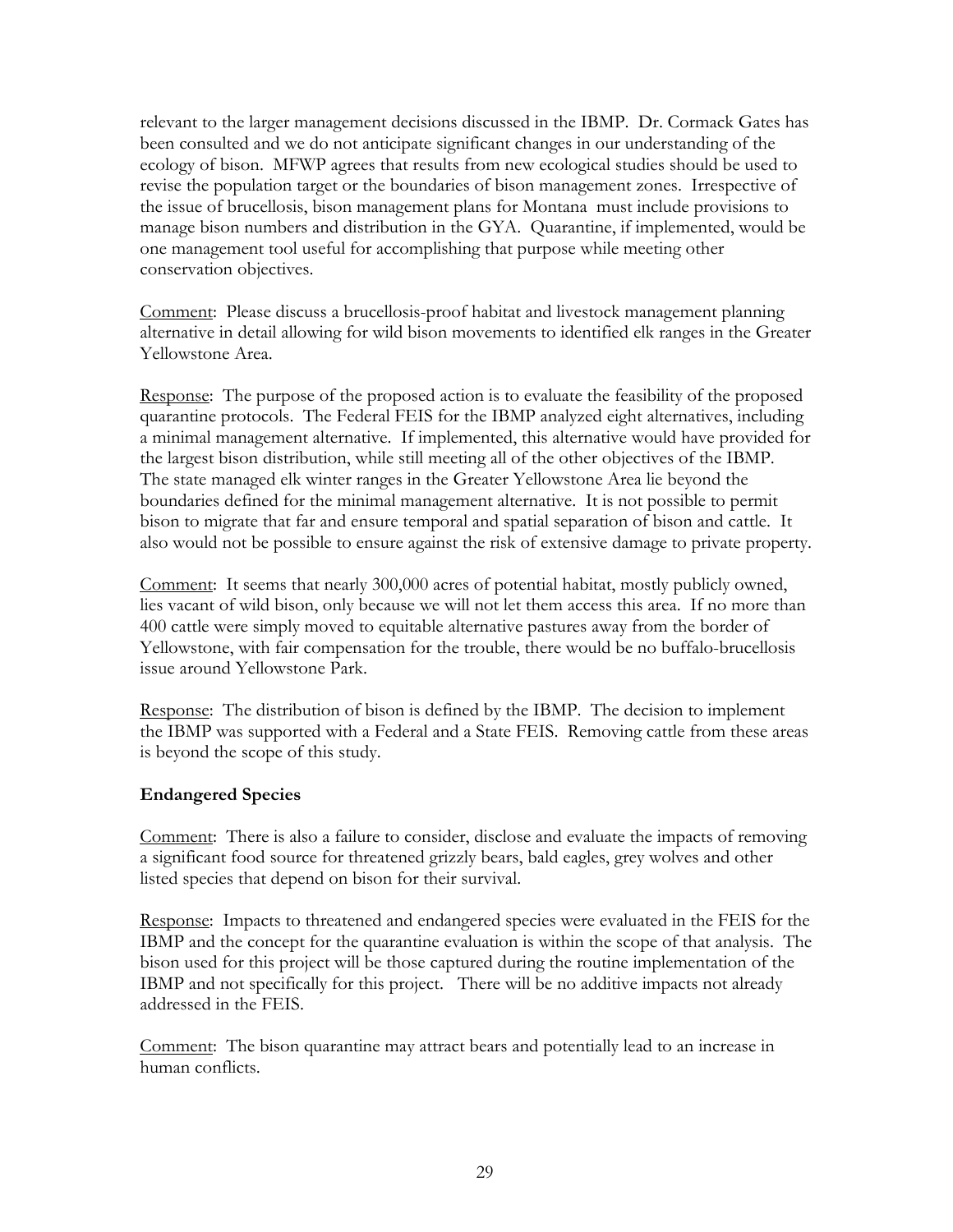Response: The facility has been in grizzly bear habitat for many decades and has not experienced any problems with bears. The existing fence has a high tensile, electric component to it and has been proven to be an effective barrier to bears. Implementing this study by the agencies will actually decrease the potential impacts to bears in this area when compared to the current situation. The study proposal, which contains more detail than the EA, has addressed the need for additional electric fencing surrounding the perimeter of the facility. Management within the boundaries of this private property will become a cooperative effort between the agencies and the private landowner. The agencies will bring additional influence to the management of fences and bear attractants within the property. Specific measures will be established within the facility to reduce conflicts with large carnivores. The project will make special efforts to manage bear attractants and will cooperate with state and federal bear management specialists to avoid conflicts.

#### **Project Cost**

Comment: The EA did not disclose project costs.

Response: The EA was specifically written to examine the impact of this project on the human environment. The study proposal outlines in detail the project budget. The proposal can be requested by contacting MFWP. MFWP is not obligated to finance any of the direct costs for this project and much of the initial budget will be derived from existing USDA/APHIS budgets. Once the Phase I is approved additional funding sources may be pursued by MFWP. The proposal discusses a cost/benefit analysis to be completed at the end of the project so that there can be full public disclosure of the cost versus public benefit. The long-term benefit of conserving a species will be difficult to address but considered in the final analysis. Managing the existing bison in the GYA is also very expensive but considered important to many. A budget for Phase I of the feasibility study follows:

**Phase 1 Facility-** Development schedule and operations budget

| Upgrade Brogan Facility                        |              |
|------------------------------------------------|--------------|
| Fencing-Summer/Fall 2004                       | \$100,000.00 |
| Upgrade Handling Facility-Aug-Dec 2004         | 100,000.00   |
| Lease 2004                                     | 60,000.00    |
| Pilot Study group 1                            |              |
| Capture, test, and ship calves-Jan.-Apr. 2005. | 5,000.00     |
| <b>Facility Operations</b>                     | 40,000.00    |
| Lease 2005                                     | 60,000.00    |
| Pilot Study group 2                            |              |
| Capture, test, and ship calves-Jan.-Apr. 2006  | 5,000.00     |
| <b>Facility Operations</b>                     | 40,000.00    |
| Lease 2006                                     | 60.000.00    |
| Personnel                                      | 90,000.00    |
|                                                | \$560,000.00 |

Comment: Several comments questioned the cost of the project and suggested that funds should be spent differently, especially spent for habitat acquisition.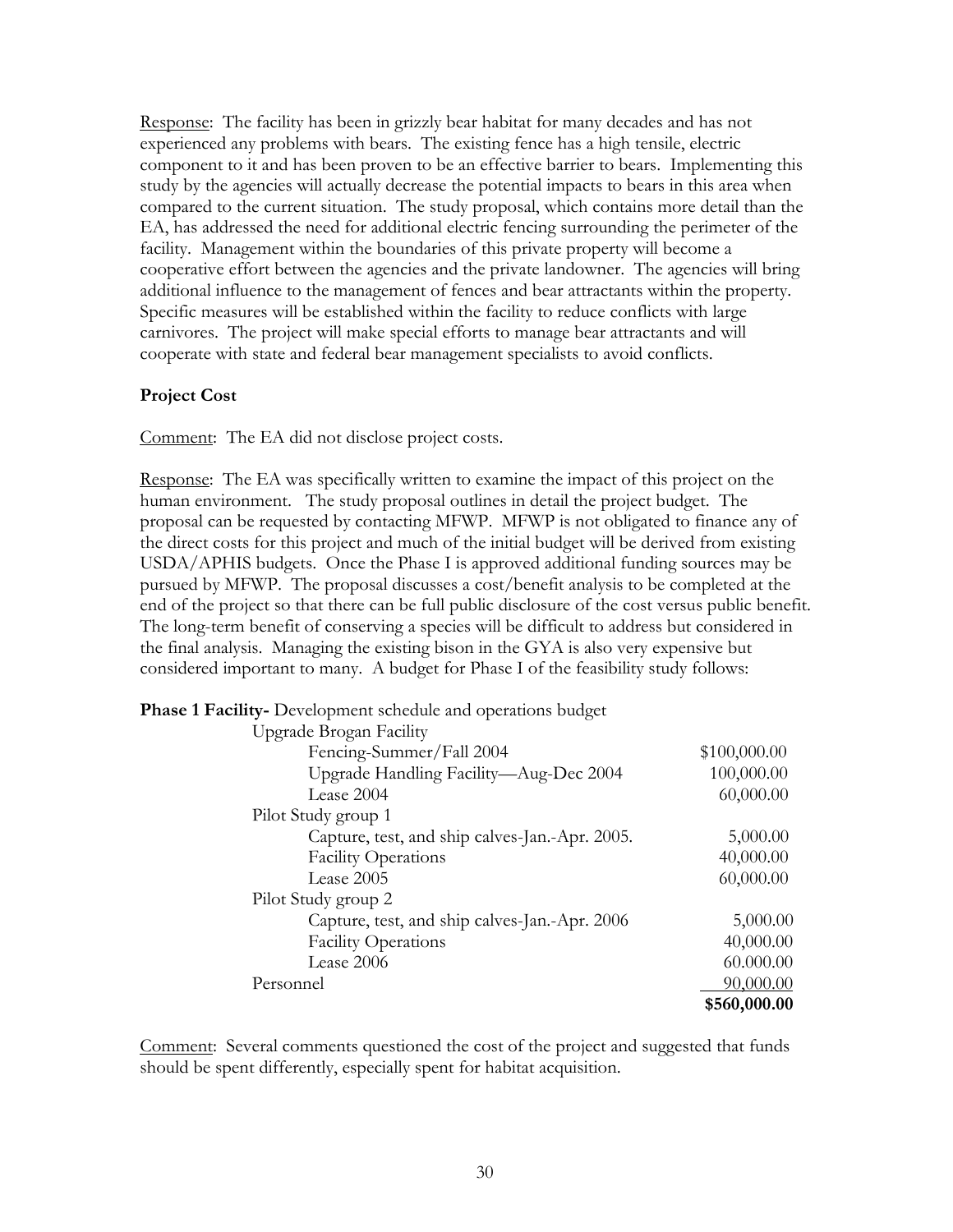Response: The Department acknowledges that the quarantine project will be costly in the short term. The adaptive step-wise research design with phased in study elements is designed to minimize the costs associated with this research effort. The cost for the current management of bison within the Yellowstone system is also high. MFWP will continue efforts to preserve and manage habitat in the Greater Yellowstone Area independent of a decision to perform research. The cost of even small parcels of habitat in the GYA would far exceed that of performing this research study. The purchase of habitat is dependent upon willing sellers and can only be addressed on a case-by-case basis.

MFWP believes the benefits of the quarantine project and bison management outweigh the costs. The potential economic risk of not managing bison is substantial. That impact was evaluated in the FEIS for the IBMP. Long-term benefits of maintaining a viable bison population in YNP and the potential for Yellowstone bison to contribute more broadly to restoration of plains bison are values that cannot be measured.

Comment: This project, whether limited to Phase I or extended to implement other phases, will cost a significant amount of money but will provide very little benefit in return.

Response: At the conclusion of this study a cost/benefit analysis will be completed to share with the public. The Department acknowledges that the quarantine project will be costly in the short term. The adaptive step-wise research design with phased in study elements is designed to minimize the costs associated with this research effort. The cost for the current management of bison within the Yellowstone system is also high. The long-term benefit of conserving a species will be difficult to address but considered in the final analysis. We believe that, if this process proves successful, the long-term benefits may become priceless to our constituents.

### **Management Authority**

Comment: The Montana Legislature was in error to give wild bison management responsibilities to a livestock agency. The Montana Department of Livestock and APHIS should not be involved with the management of bison. We suggest MFWP must clearly articulate that MFWP is ready and legally cable of accepting full responsibility for wild bison management in the State of Montana before proceeding with this quarantine operation.

Response: The allocation of management authorities by legislature is beyond the scope of this EA. Authorities for bison management have been defined by state and federal statutes and are referenced in the various environmental documents. Successful implementation of the IBMP is dependant upon a commitment by all agencies to cooperate in the IBMP and is not a matter of how the authorities are divided among the agencies.

Comment: The proposed study is outside the scope of the MFWP mandate. While Montana Code 87-1-216 provides for MFWP cooperation with the DOL on bison management, nowhere does the law provide authority for the agency to conduct unnecessary experiments upon the Yellowstone buffalo herd.

Response: The authority to conduct research projects for the purpose of improving wildlife management derives from MFWP's Powers and Duties, as defined by 87-1-201 M.C.A. In addition, MFWP is specifically authorized by 87-1-210 M.C.A. to enter into cooperative agreements for the purpose of wildlife research, management and demonstration projects.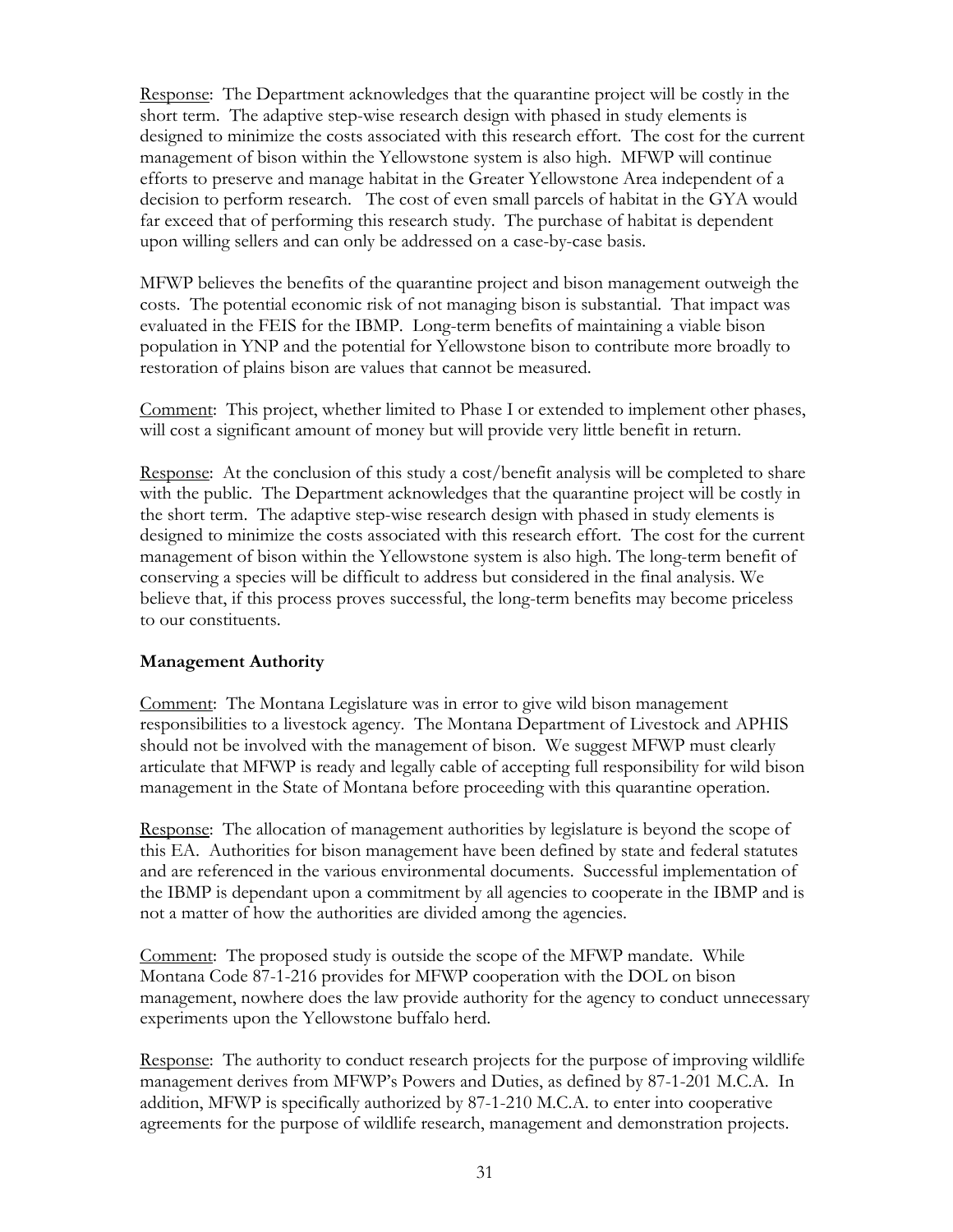# **Appendix B. Meetings, Public Contacts and Expert Consultations made During Project Development, May 2003-Dec. 2004**

#### **Landowner Meetings**

RTR sponsored Landowners Meeting in Gardiner-by Aune/Flowers Mr.Rich Kenke-Landowner and Hay Contractor-Paradise Valley-by Aune/King Dome Mtn. Ranch-Landowner near Dome Mtn. Wildlife Management Area-by Aune/Rhyan Mr. Bob Cartier-Landowner near Lens Lake and Dome Mtn. Wildlife Mgmt. Area-by Aune/Rhyan Mr. Paul Rigler-Landowner near Dome Mtn. Wildlife Management Area-by Lemke HOBNOB-meeting with West Yellowstone landowners concerned about bison-by Flowers

#### **Interagency Coordination**

Introductory Presentation to MFWP Helena Staff-by Aune MFWP Region 3 Staff-multiple meetings and discussions-by Aune Presentation to MMFWP Regional Managers and discussion-by Aune Field Tours-NPS, USFS, MMFWP, USFWS, USDA/APHIS, ITBC and MDOL-by Aune/Rhyan Presentation to USFS Regional Staff in Missoula-by Aune Ad-hoc committee to identify potential study sites-USFS, USDA/APHIS, MFWP, NPS, MDOL National Park Service-Multiple meetings for input and discussion-by Aune/Rhyan Inter-tribal Bison Cooperative-Fred Dubray-Bison manager-restoration expert-by Aune/Rhyan Greater Yellowstone Interagency Brucellosis Committee-Two presentations-by Aune/Rhyan Montana Board of Livestock-Two presentations and discussions of project-by Aune Montana Fish, Wildlife and Parks Commission-Presentation and discussions-by Aune/Flowers

**Bison Consultants** (Includes many direct conversations and field tours of proposed sites) Mr. Duane Lammers-S. Dakota-National Bison Association and bison owner-by Aune/Rhyan Dr. Temple Granden-Col. State University specialist in animal handling- by Rhyan/Aune Mr. Mark Costler-Bison manager for Turner Enterprises/fencing and management-by Aune/Rhyan Mr. Rob Tierney-Montana Department of Livestock-management of bison-by Aune/Rhyan

### **Scientific Specialists Consulted for Input**

Dr. Francisco Roberto-INEEL Scientist working on PCR test for brucellosis-Aune/Rhyan Dr. James Derr-Texas A and M—Genetics of bison- by Rhyan Dr. Cormack Gates-University of Alberta-by Aune/Rhyan Dr. Brett Elkin-Northwest Territories-Wildlife Veterinarian for wood bison-by Aune/Rhyan Dr. John Nishi-Leader of Hook Lake Salvage Project-NWT-wood bison-by Aune/Rhyan Dr. Robert Cook-Wildlife Veterinarian for Wildlife Conservation Society-by Rhyan/Aune Dr. M.D. Salman-Colorado State University-Animal Population Health Inst.-by Rhyan/Aune Dr. Tom Roffe-U.S. Fish and Wildlife Services-Wildlife Vet-Bison health-by Aune/Rhyan Dr. Helen Schwantje-B.C. Wildlife Veterinarian-by Aune Dr. Steve Olson-USDA/ARS-Ames Iowa-by Rhyan Dr. Steve Torbit-National Wildlife Federation-by Aune/Rhyan Dr. Glenn Plumb-National Park Service-by Aune/Rhyan Wayne Brewster-National Park Service-by Aune/Rhyan Rick Wallin-National Park Service-by Aune/Rhyan

### **Sportsmens Groups**

Livingston Sportsmen's Association-by Lemke

Gallatin Wildlife Association-Two meetings and regular phone conversations-by Aune/Flowers Skyline Sportsmen-during scoping for the hunt-by Alt